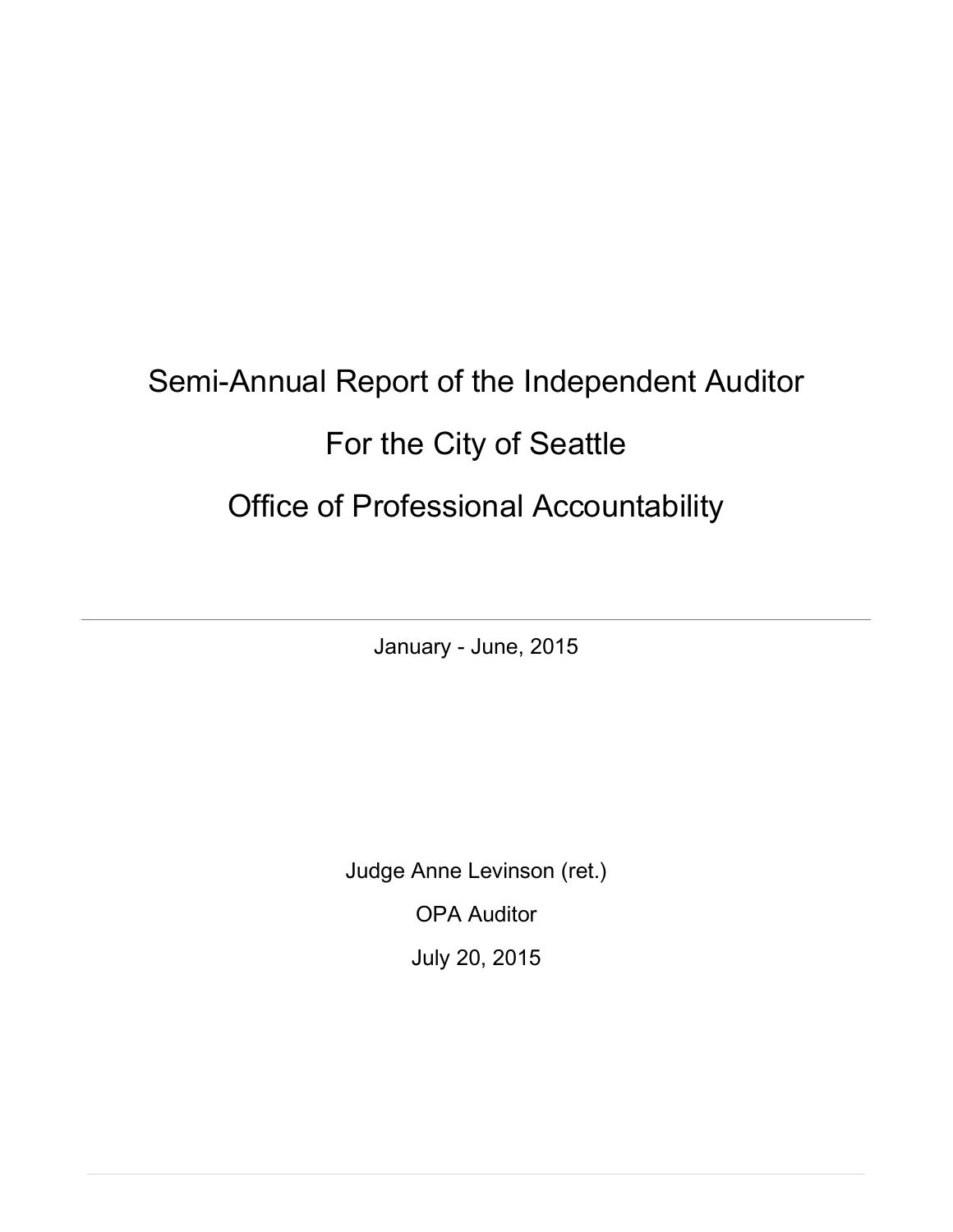# **Introduction**

This is the Semi-Annual Report of the independent civilian Auditor for Seattle's Office of Professional Accountability (OPA), the agency responsible for handling misconduct complaints involving Seattle Police Department (SPD) employees. This report covers the period from January through June, 2015.

Although OPA has a civilian director and is intended to be operationally independent of the Seattle Police Department (SPD), OPA is organizationally housed in SPD (which provides it unfettered and immediate access to all relevant SPD data systems, personnel, and information) and utilizes sworn personnel for the intake and investigation process. All OPA employees, whether civilian or sworn, are SPD employees. To enhance public trust and confidence in OPA's independence and impartiality, the City contracts with an individual who has judicial or legal expertise to provide additional oversight of OPA's complaint-handling and internal investigations. This individual, referred to as the "OPA Auditor", reviews in real-time how OPA proposes to classify each complaint (which determines whether a complaint is investigated, referred to the employee's supervisor for follow-up, or handled through an alternative resolution) and whether each internal investigation conducted by OPA is thorough and objective. The OPA Auditor is required to issue a public report twice per year<sup>1</sup>, summarizing the number of complaints reviewed and any concerns as to how they were classified; the number of investigations reviewed, and any for which additional investigatory work was requested; issues or trends noted as a result of her reviews; recommendations for changes to SPD or OPA training, policy or practice; and the results of any special audits conducted.

# **Complaints Reviewed**

When OPA receives or initiates a complaint, the first step is for an Intake Sergeant to interview the complainant and gather information about the incident or concern. Within five days, the employee, his or her Captain, and the applicable union receive written (electronic) notification of the allegation(s) and within 30 days they are notified as to how the complaint is being classified.<sup>2</sup>

 $\overline{a}$ <sup>1</sup> See: "Auditor Publications" at <u><http://www.seattle.gov/opa/opa-reports></u> for previous semi-annual reports.  $2$  These deadlines are set forth in their collective bargaining agreements.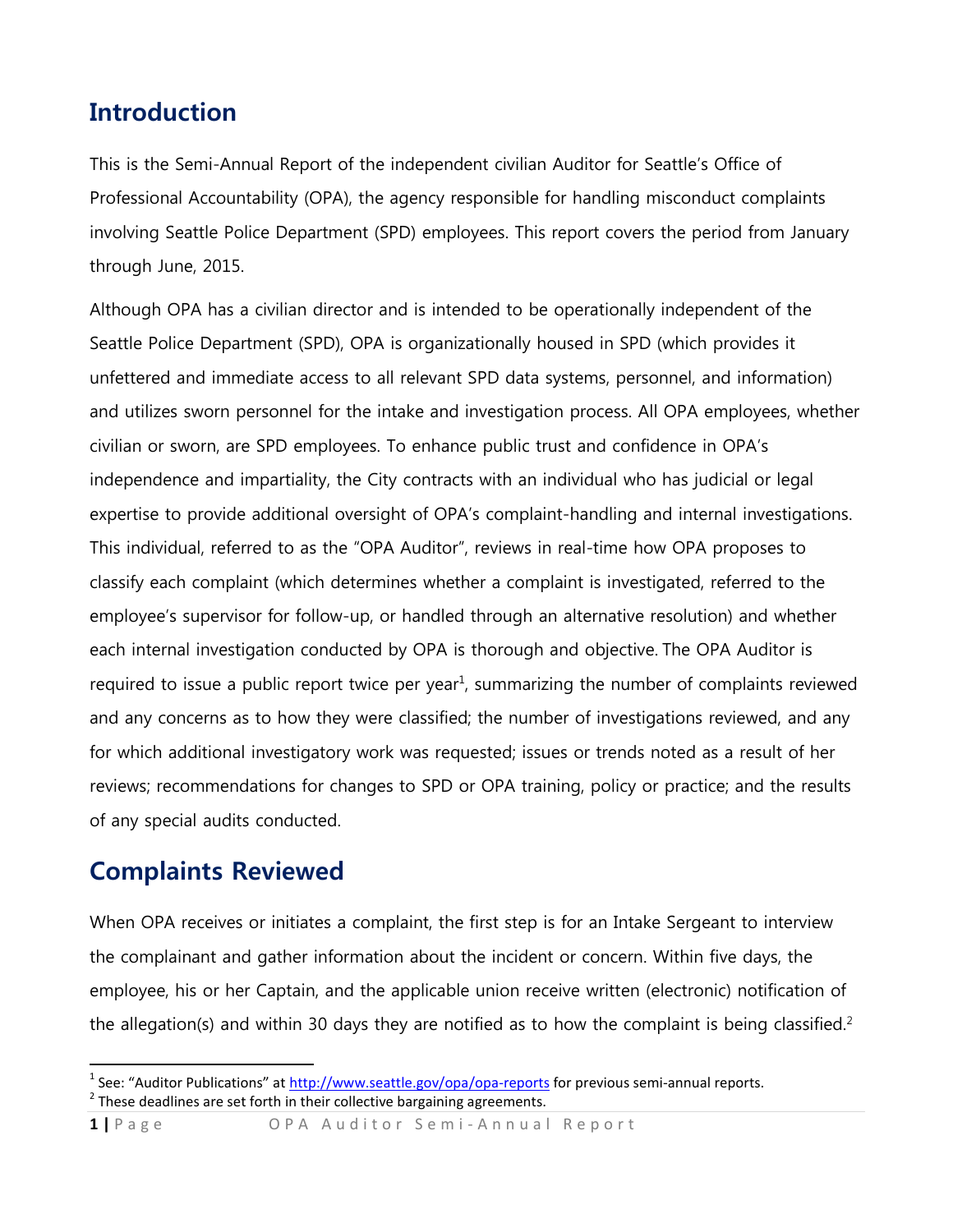The OPA Lieutenant reviews the preliminary information and recommends whether the complaint requires an investigation into possible misconduct ("Investigation"), would best be handled by the employee's supervisor through coaching or counseling ("Supervisor Action"), or was a request for information or assistance, involves a different agency or for other reasons does not require any additional action ("Contact Log"). Recommendations are also made as to the employees named and the specific policies that are alleged to be at issue. These collectively are referred to as "intake classifications", and are each then reviewed by the OPA Director and OPA Auditor. During this reporting period, there were 989 complaints and inquiries made to OPA. 963 were classified.<sup>3</sup> Five hundred and seventy-seven (577) were initially recommended for Investigation or Supervisor Action. After a number of referrals from SPD related to mandatory training requirements or compliance with In-Car Video (ICV) protocols were determined during intake to be in error, there were ultimately 540. Two hundred and fifty-five (255) of these were classified for Investigations and 285 were classified for Supervisor Action. The remaining 423 were recorded as Contact Log (as an additional measure of oversight, these are each reviewed by the Director and Auditor to ensure that no further follow-up is necessary). Of the 963 complaints, 645 were from the public or others and 318 were referrals from SPD<sup>4</sup>, with 132 involving training and 49 involving ICV requirements. <sup>5</sup> For purposes of comparison with past reporting periods, setting aside these training and ICV referrals, there were 406 complaints warranting investigation or follow-up by supervisors in the first six months of 2015, as compared to approximately 325 and 292 in the past

During this reporting period the Lieutenant did an excellent job in recommending classifications, and in identifying allegations and named employees. There were only a few cases where I felt a complaint warranted investigation rather than referral to a supervisor, or where other allegations or additional named employees needed to be included. Where the Director concurred, those changes were made.

two reporting periods. 6

 $\ddot{\phantom{a}}$ 

 $^6$  In Seattle's system, the OPA Director issues statistical reports; the OPA Auditor is to provide a high-level summary.

 $3$  26 were still in the intake pre-classification stage as of the drafting of this report on July 14.

 $^4$  This data was produced by the IAPro staff with the assistance of OPA staff.

<sup>&</sup>lt;sup>5</sup> Now that employees and supervisors are attentive to the mandatory obligations related to training and ICV, internal referrals related to those issues should decrease significantly in future reporting periods.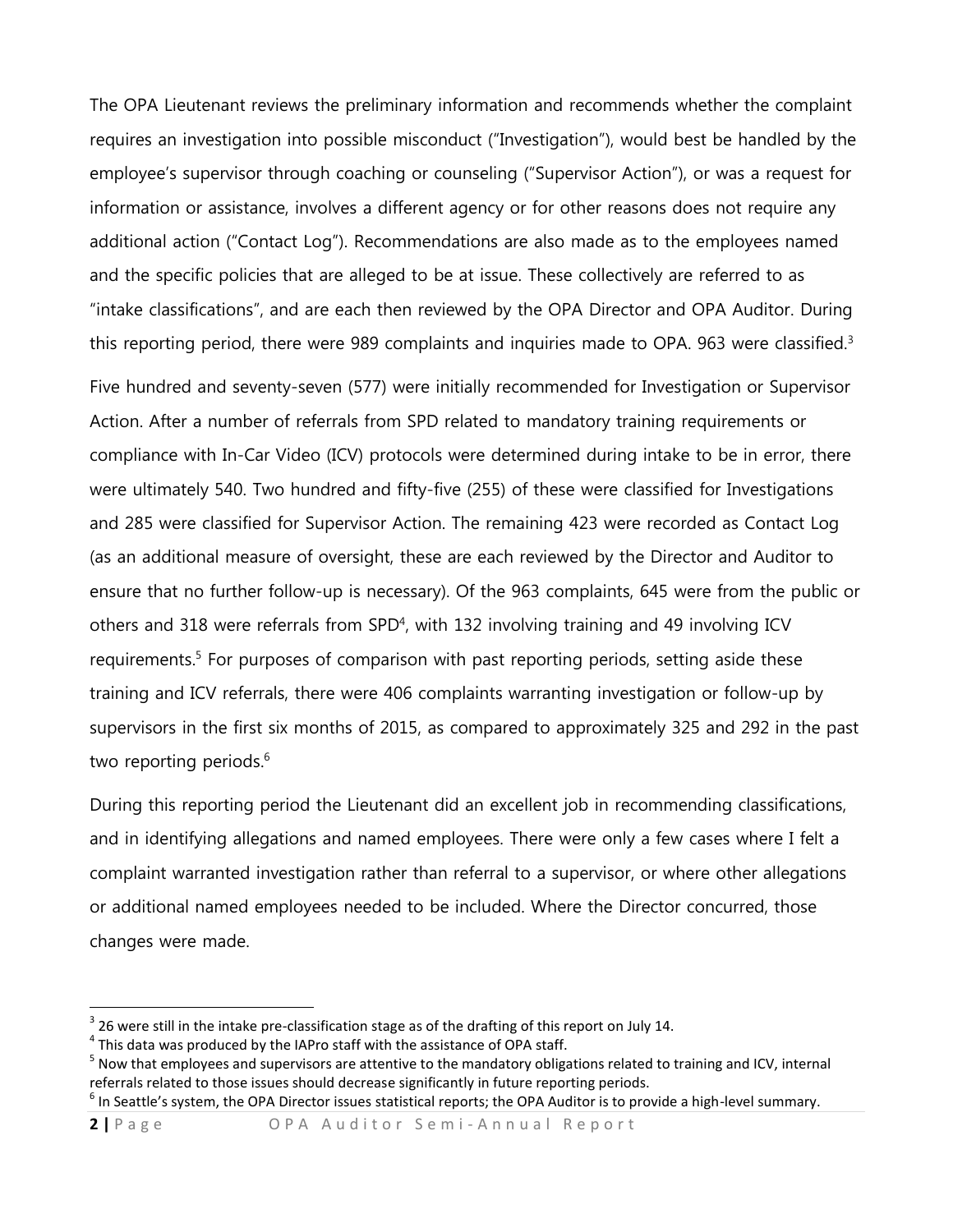The Director and I each reviewed 214 completed Supervisor Action cases (SAs) to ensure that each supervisor addressed the complainant's concerns appropriately. Now that SPD is fully utilizing a Performance Appraisal System (PAS) database, any coaching or counseling conducted pursuant to OPA direction is required to be documented in PAS as well. SPD supervisors again did a much better job during this reporting period than in the past in substantively responding to the issues raised. Timeliness remains an area for improvement (see more on this below).

Pursuant to the Department's Bias-Free Policing policy, the Director and I each reviewed 72 reports of possible bias handled by the supervisory chain, and confirmed that none warranted action by OPA. I also reviewed the status of cases that OPA was monitoring because they were being criminally prosecuted or had been referred by OPA for possible criminal investigation.

# **Audits and Trends**

# **Training Referrals**

 $\ddot{\phantom{a}}$ 

During this reporting period I conducted a limited audit of cases that had resulted in a finding of Training Referral. These are cases where a policy violation is found to have occurred but it is not considered to be a willful violation and/or the violation is viewed as very minor, so it does not result in a Sustained finding. Instead, the employee's chain of command is to provide appropriate training. There have been different schools of thought over the years in Seattle about whether a finding of Training Referral<sup>7</sup> is a good practice. There are those who believe strongly that training, as an education-based approach, is the best way to address technical or minor violations of policy, rather than imposing discipline, because it allows employees to learn from their mistakes and improve performance. There are others who believe that Training Referrals have been used in the past to avoid a Sustained finding, perhaps misused as part of a culture of not holding officers accountable, often through command staff decisions that were not transparent or consistent and appeared to be based on inappropriate criteria.<sup>8</sup> Those skeptical of the use of Training Referral findings argue that training can always be included as a part of discipline in a Sustained finding

 $^7$  When OPA adopted its operations manual in 2013, it began using the finding "Not Sustained/Training Referral", which in essence was the same as the prior practice of a stand-alone finding of Training Referral.

 $^8$  See my special report on discipline regarding several disciplinary decisions over-turned in the first quarter of 2014: http://www.seattle.gov/Documents/Departments/OPA/auditor/OPA\_Auditor\_Special\_review\_SPD\_disciplinary\_procedur es\_April\_2014.pdf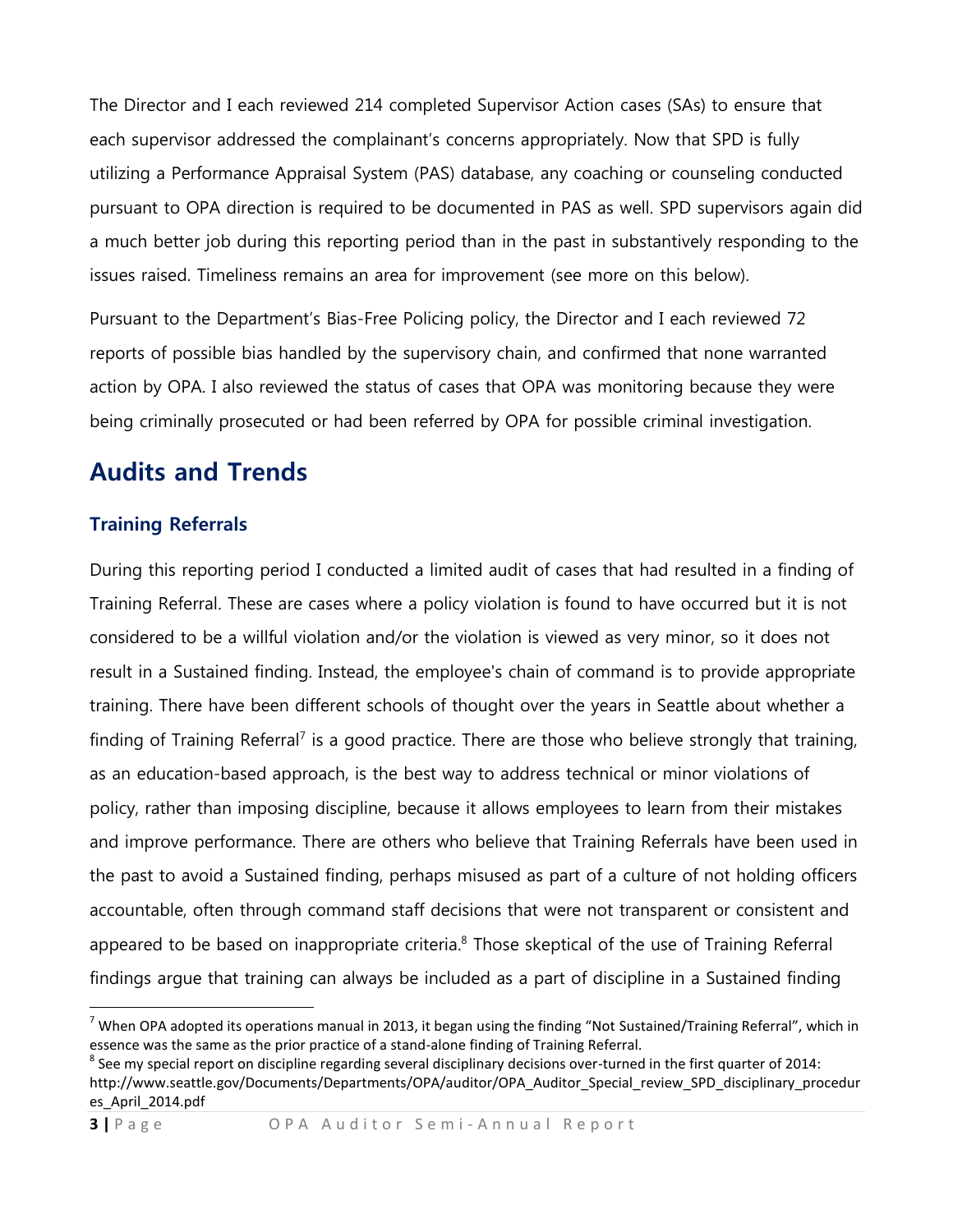(i.e., the employee receives a written reprimand  $and$  a referral to training), or that Seattle can approach it as many other law enforcement agencies do, through a Sustained finding but with education-based discipline for certain types of violations rather than traditional discipline, such as days without pay. In their view, all policy violations should result in a Sustained finding, in order to ensure consistent accountability, and a finding of "Sustained/Training Referral" supports both accountability and performance improvement through education.

In my view, neither option is effective unless the Training Referral finding actually results in needed training and improved performance. I had discussed with OPA my concern that OPA's practice of Training Referrals did not uniformly include documentation that: 1) the appropriate training need was identified by OPA and communicated to the supervisor; and 2) there was confirmation to OPA that the training was completed as directed. Other concerns include ensuring that the violation and the training were captured in SPD employee performance appraisal and early intervention data systems; that training in lieu of a Sustained finding was appropriate given an employee's history or the nature of the allegation; and that the employee did not have additional complaints with respect to that same policy after the training. Further, because OPA and SPD do not use a pre-approved set of trainings for these, there needs to be sufficient information to assess whether the training provided was of good quality and effective.

To see if these concerns were borne out, I conducted a brief audit of investigations that had resulted in Training Referral findings between 2014 and the end of May, 2015. There were four cases that OPA did not have record of as Training Referral findings due to data entry errors. Including those, there were 91 investigations closed during this period that resulted in at least one finding of Training Referral (some cases have more than one employee with a Training Referral finding). Of these 91, 29 were for failure to comply with mandatory firearms training requirements. The other 62 covered a wide range of allegations, including professionalism, use of force, searches, Terry Stops, ICV, and advising individuals of their right to counsel. There was insufficient documentation or other controls to ensure that OPA provided clear direction to supervisors as to the needed training, deadlines for completion, and confirmation from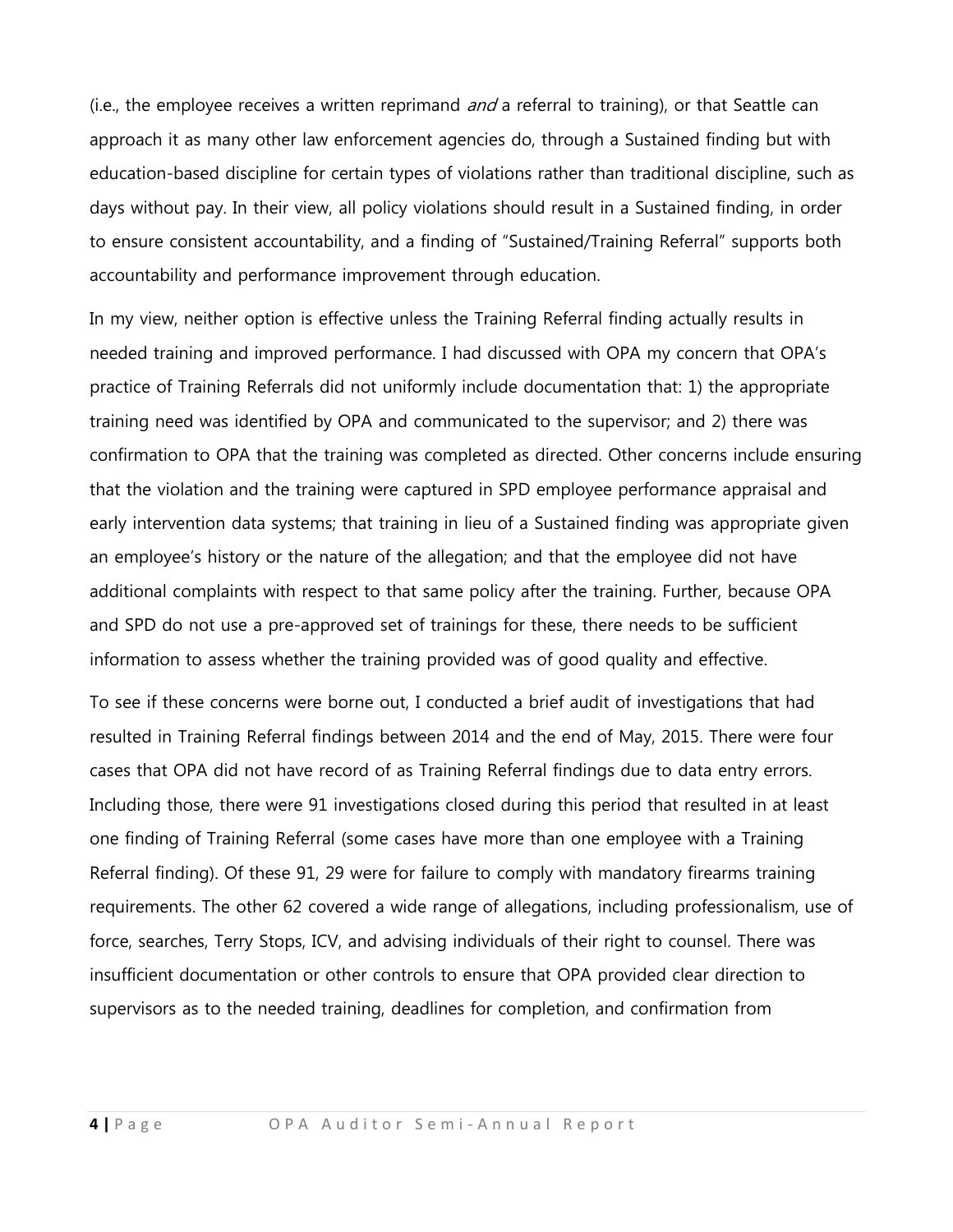supervisors that the training was conducted. $9$  Two employees were identified as having a Training Referral finding in 2013 and again in 2014 for the same type of courtesy allegation.

OPA has acknowledged the importance of ensuring follow-through on training, and reports that on July 1, 2015 they implemented a protocol for handling Training Referrals through the IAPro system. As noted in the recommendations below, a more thorough review should be conducted to ensure that the appropriate training has been done and documented for any case prior to July 1, 2015, in which an OPA investigation led to a finding of Training Referral and that the necessary elements for a rigorous system noted above are in place going forward.

# **Recommendation:**

 $\overline{a}$ 

1. OPA and SPD should conduct a thorough audit of cases where training was directed through a finding of Training Referral in 2014 or 2015 to ensure that effective training was conducted and its completion documented in SPD and OPA databases. This review, and report, should also assess whether systems are now in place so that OPA can ensure with sufficient confidence that the use of Training Referrals meets public expectations for improving performance and changing organizational culture. Because there has not been rigorous tracking of these cases, the public's trust that OPA and SPD are fairly and appropriately using training as a legitimate alternative to traditional disciplinary approaches may be undermined.

# **Increased Caseloads and Timeliness**

There was public, SPD, union, and City interest during this reporting period as to the reasons for an increase in OPA complaints, as well as to why it continues to take six months or more to complete investigations and close cases. All of these stakeholders have an interest in OPA completing cases faster and ensuring that limited resources are used as efficiently and as effectively as possible. While OPA took steps during this reporting period to improve timeliness by fully implementing electronic processing of cases and by adding a second Lieutenant, so that a single individual does not have to supervise all intake as well as all investigations, the following changes would further improve timeliness without requiring additional resources.

 $9$  Prior to 2014, the OPA Captain sent a memo to the supervisor and the supervisor was required to document that the training was completed. This was a manual process with no one in OPA responsible to ensure timely completion. At some point in 2013 even this practice was discontinued.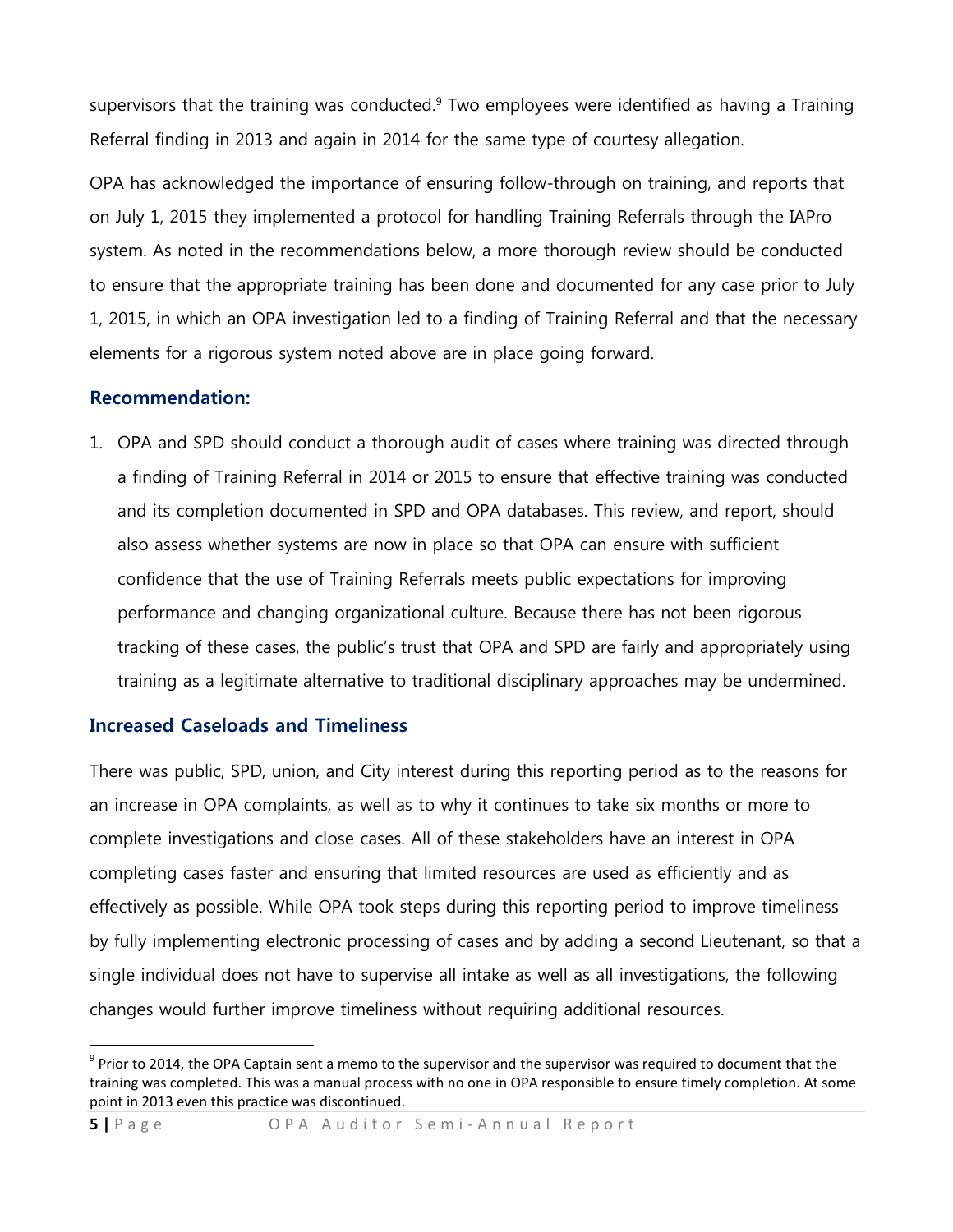# **Recommendations:**

- 2. To its credit, SPD has acknowledged there must be accountability when employees do not attend mandatory training. However, in following up on these alleged policy violations, SPD sent a significant number of such referrals to OPA based on SPD Human Resources (H.R.) and Education & Training Section records that were inadequate. In many instances, those employees were exempted for reasons such as extended sick leave, light duty status, paternity leave, or special assignment. Some were miscategorized as required to take certain training and others had retired. Those cited for failure to complete "e-learning modules" (online training) often reported they had completed the training but the system verification had glitches. In addition to improving H.R. and training records, <sup>10</sup> SPD should also make it clear in policy that supervisors are responsible for ensuring their employees attend training, and the training management system should provide ready access to accurate information supervisors need to do that. If that responsibility is not met, then OPA is the correct venue for accountability.
- 3. Similarly, it is a policy violation when employees do not use their In-Car Video (ICV) as required. Here, too, SPD has attempted to address this, often by way of referrals from the Force Review Board to OPA. But the Force Review Board also referred a number of cases to OPA as technical violations that, with more upfront review, would not have been referred. OPA's preliminary investigation determined there were appropriate reasons why ICV did not exist (the employee was on a bicycle; the employee arrived at the scene after the incident,  $etc.<sup>11</sup>$  More robust screening before referral would ameliorate the same negative consequences in terms of impact on OPA workload and on named employees.
- 4. Because more than half of the cases in any given reporting period are addressed through referral to supervisors rather than through investigations, it is important that these Supervisor

 $10$  OPA is for the time being trying to address this large number of training compliance allegations by a pilot approach of having the relevant supervisor conduct the recorded employee interview and returning the case to OPA for regular processing at that point, including Auditor review, and Director findings and certification.

 $\frac{1}{11}$  Some of these can also be remedied by supervisors reminding employees of the policy that requires documentation at the beginning of the relevant reports of the reason for not having ICV. The policy was initially recommended for exactly this purpose –to make the reason readily apparent and avoid unnecessary OPA referrals.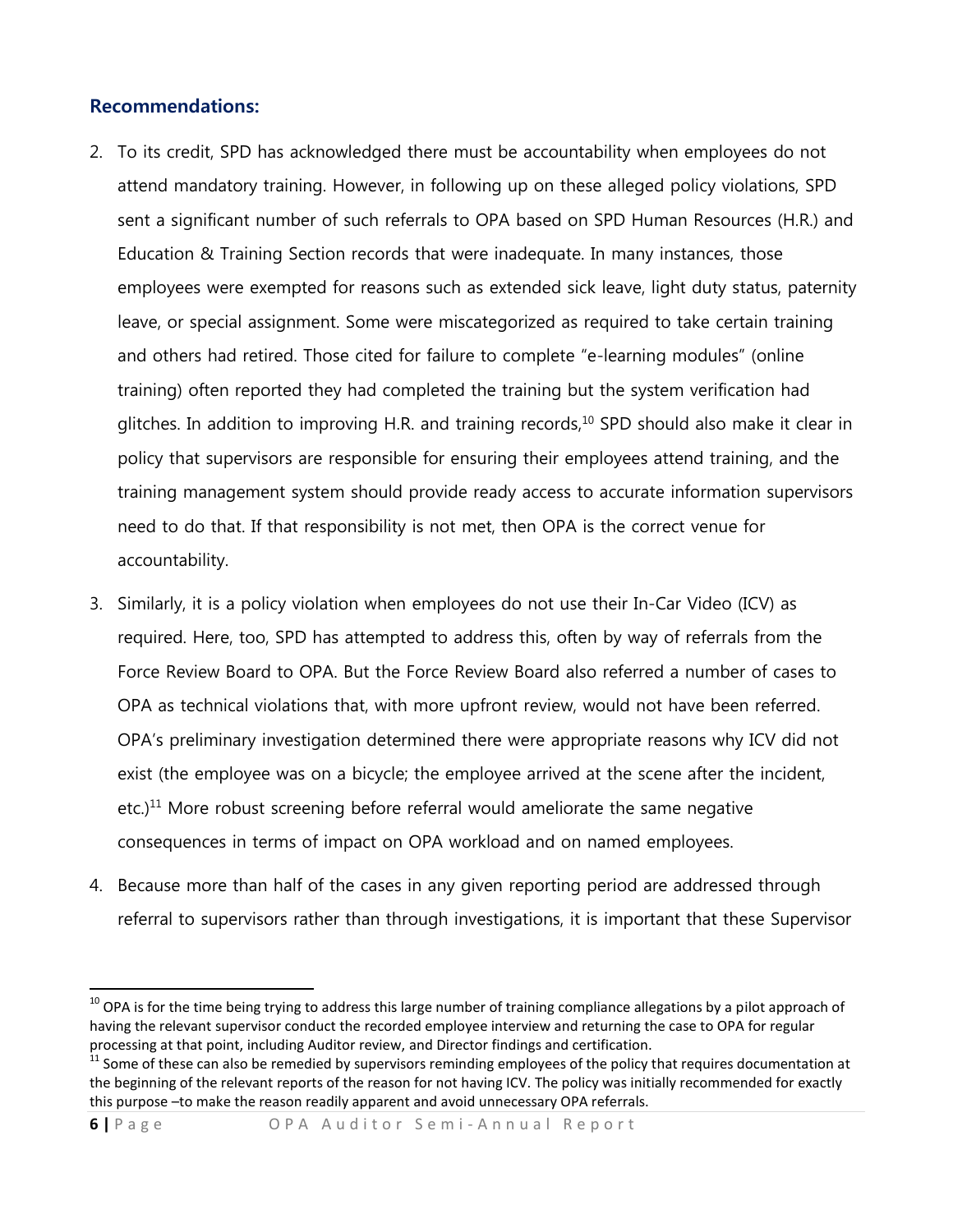Actions (SAs) are resolved in a timely manner as well. Per the OPA Operations Manual,<sup>12</sup> the supervisor has 30 days to take the recommended action, document it in the file and return it to OPA. With the time needed for the initial intake investigation and classification before the case is forwarded to the supervisor, along with review and closing, OPA's Manual provides for a goal of 60 days for SAs. OPA reports the *median* time for closing SAs in this reporting period was 67 days, with OPA data indicating that more than 80 SAs took significantly longer, some more than six months. With OPA's transition from hard copy files to handling SAs in the IAPro software system, so that the OPA routing, the supervisor's documentation, and review of these SAs will now all be done electronically, the response time for supervisors will be shortened from 30 days to 15 days. OPA should adjust its closure time commensurately to 45 days, and report data with regard to timeliness of case-handling for SAs so that OPA and SPD can more readily determine how well supervisors are doing at meeting their 15-day turnaround, as well as whether OPA is meeting its benchmarks. <sup>13</sup> Because OPA is now processing cases electronically, OPA can provide the time each phase of the process takes (OPA intake & referral to supervisors; supervisor follow-up; OPA review & closing) and break out the data by precinct or unit. That will allow clearer evaluation of whether the important metrics of timely response to complainants and timely counseling of employees are being met.

5. Allowing OPA 10 or more days,<sup>14</sup> rather than the five-day requirement in the collective bargaining agreements, before having to send notice to named employees that a complaint has been initiated, would provide OPA time to gather initial information that could potentially obviate the need to initiate investigations where an incorrect referral is made, such as in the circumstances described above.

<sup>&</sup>lt;sup>12</sup> In 2010 I recommended OPA create a manual that would guide its training and operations to help ensure consistent use of best practices among investigators and supervisors. Pursuant to the Settlement Agreement with the Department of Justice, OPA did adopt an Internal Training and Operations Manual in 2013, which was accepted by the Federal Court and now guides OPA's practices. It is posted on the OPA website. For brevity, it is referred to in this report as the OPA Operations Manual.

<sup>&</sup>lt;sup>13</sup> Once OPA reinstitutes the mediation program, similar reporting on timeliness should be done for those cases. <sup>14</sup> Recommendations 5-8 have been raised in my prior reports as operational improvements but have not yet been implemented by SPD or OPA. Each would have the added benefit of being a cost-effective way to enhance caseload management and timeliness. Pilot or temporary agreements could be instituted if the pace of collective bargaining continues to forestall full implementation.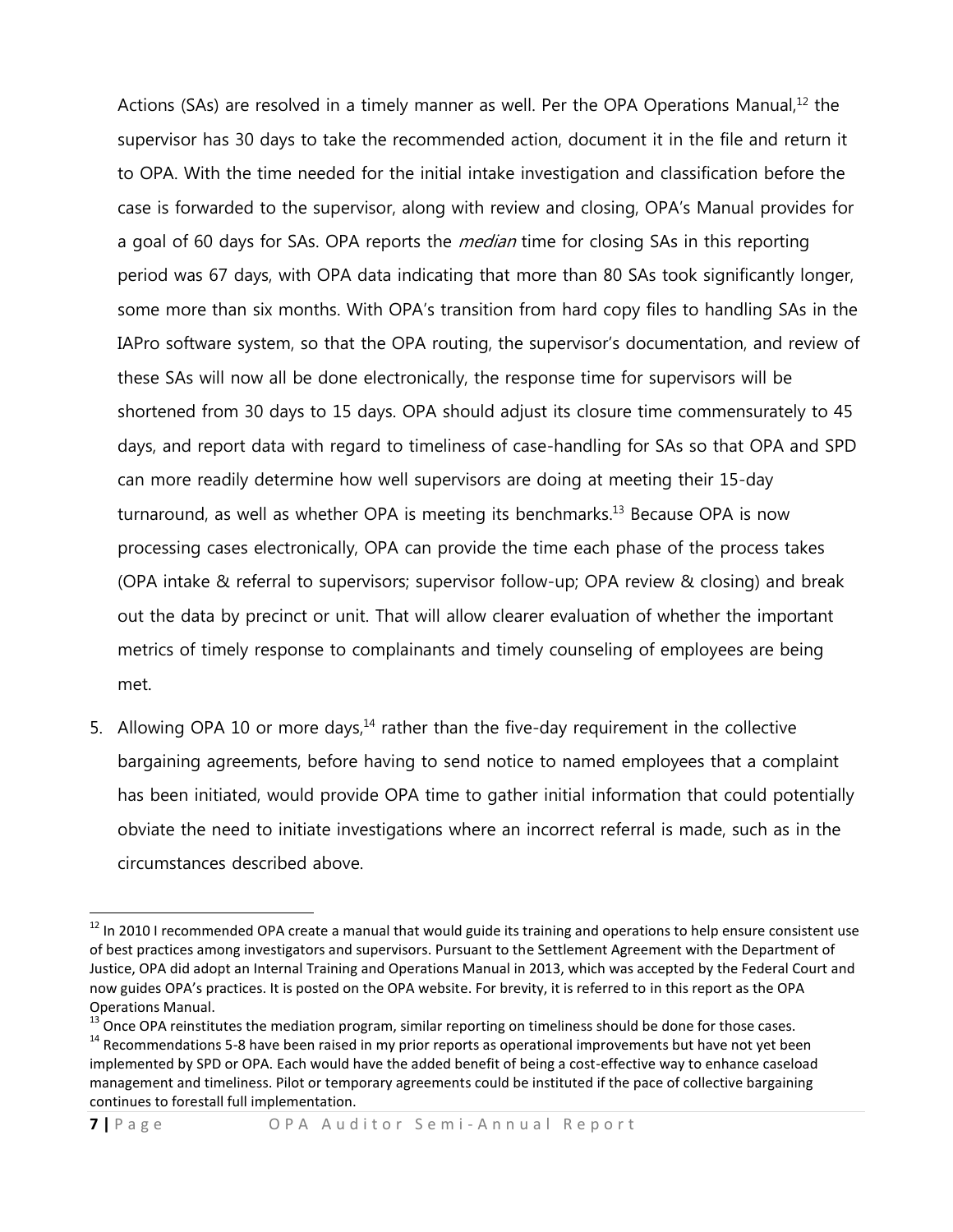- 6. OPA and SPD should use a "rapid adjudication" alternative for certain types of policy violations, such as training, ICV, or secondary employment permits, where an employee can either self-report or quickly acknowledge a policy violation rather than triggering an OPA investigation. The employee would sign a one-page document agreeing to the pre-determined discipline for that type of violation, waiving the right to an interview, a due process hearing and an appeal, and avoiding a drawn-out investigation. OPA could then focus its resources on other, more serious violations. The case would be documented as a finding made through rapid adjudication so that it would be clear in SPD systems that the employee responded in this way, strengthening the Department's culture of accountability by making it clear that acknowledging mistakes is encouraged.
- 7. OPA should re-institute a robust mediation program, integrating recommendations made in a 2012 OPA mediation program review. Mediation provides an alternative to the traditional complaint and disciplinary process, through use of a neutral third-party facilitator, and can often better address complainants' underlying concerns in certain types of complaints. OPA was among the first agencies to adopt a mediation program, but it has been largely dormant since 2013 (with a single case referred to mediation in this reporting period and none in the prior period). 15
- 8. The long-standing practice that only members of the Seattle Police Management Association ("SPMA", the union representing Lieutenants and Captains) may interview Lieutenants and Captains who are named or witness employees in an OPA investigation should be abolished. This practice unnecessarily forecloses all OPA investigators (who are Sergeants) from conducting these interviews, or even communicating with these personnel. In addition to negatively impacting caseload management, it sends the wrong message – that investigators should remember they are a lower rank than some employees and that these employees are to be treated differently than front-line officers. This runs counter to an organizational culture

<sup>&</sup>lt;sup>15</sup> In 2010 I recommended OPA assess what barriers were limiting expanded use of its mediation program. The former OPA Director conducted a review in 2012. The OPA Director has acknowledged the importance of revitalizing OPA's mediation program and reports it is now on OPA's work plan for the second-half of 2015.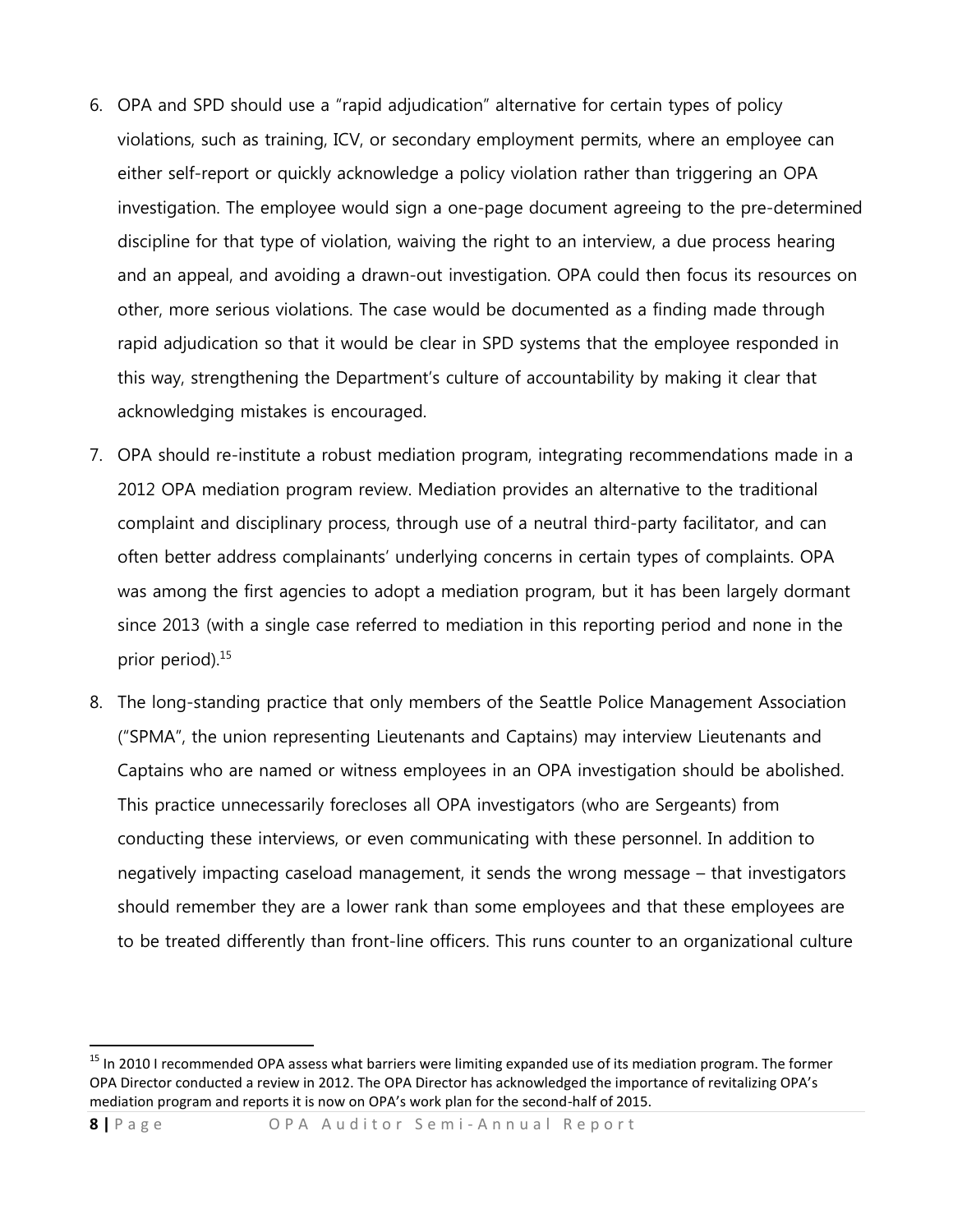of equal accountability for all ranks and to reinforcing the independence of those who work in OPA. 16

# **Policy, Procedures, Training, or Systems Review**

In each report the OPA Auditor makes recommendations for improvements to policy, procedures, training, or systems based upon the review of complaints, investigations, and other OPA operations. SPD should be commended for quickly implementing recommendations from my last report, issued this past February. In addition to those noted above, other recommendations are:

# **Recommendations:**

 $\overline{a}$ 

- 9. To improve transparency and enhance community trust, after a recent shooting by an officer SPD quickly provided press briefings at the scene, distributed information using social media and posted video. SPD should further strengthen transparency with regard to these kinds of significant incidents (often referred to as "Officer-Involved Shootings"), as is now being done by other law enforcement agencies,<sup>17</sup> by establishing a practice of posting updates and results of incident reviews. For example, there were several reviews of shootings by SPD officers conducted in 2014 that have not yet been publicly reported.
- 10. For those sworn employees who are terminated or resign in lieu of termination as a result of an OPA investigation, documentation should be included in the case file verifying: a) a letter was sent by SPD to the Washington State Criminal Justice Training Commission (WSCJTC) requesting de-certification of the officer;<sup>18</sup> b) whether action was taken by the WSCJTC; c) that the Chief will not grant the employee authorization to serve in a Special Commission capacity, as a reserve officer, or as a retired officer in a private company that provides flagging, security or related services; and d) that the Chief will deny any request from the employee to be

Dallas' website page on shootings by officers: <http://dallaspolice.net/ois/ois.html>

<sup>&</sup>lt;sup>16</sup> Presumably, if OPA and SPD move forward with a recommendation I have made to add civilian investigators, they too would be foreclosed from investigative actions involving these ranks unless this restriction is lifted. <sup>17</sup>Philadelphia's website page on shootings by officers: <http://www.phillypolice.com/ois/>

 $18$  To be a law enforcement officer in Washington State, one has to be certified by the WSCJTC after completing the Academy. Under state law (RCW 43.101.105), officers are to be de-certified based on certain types of misconduct. That prohibits them from working at any law enforcement agency in the state. In my January, 2014, I also recommended the City work with the Legislature to strengthen this de-certification law so that it better comports with community values.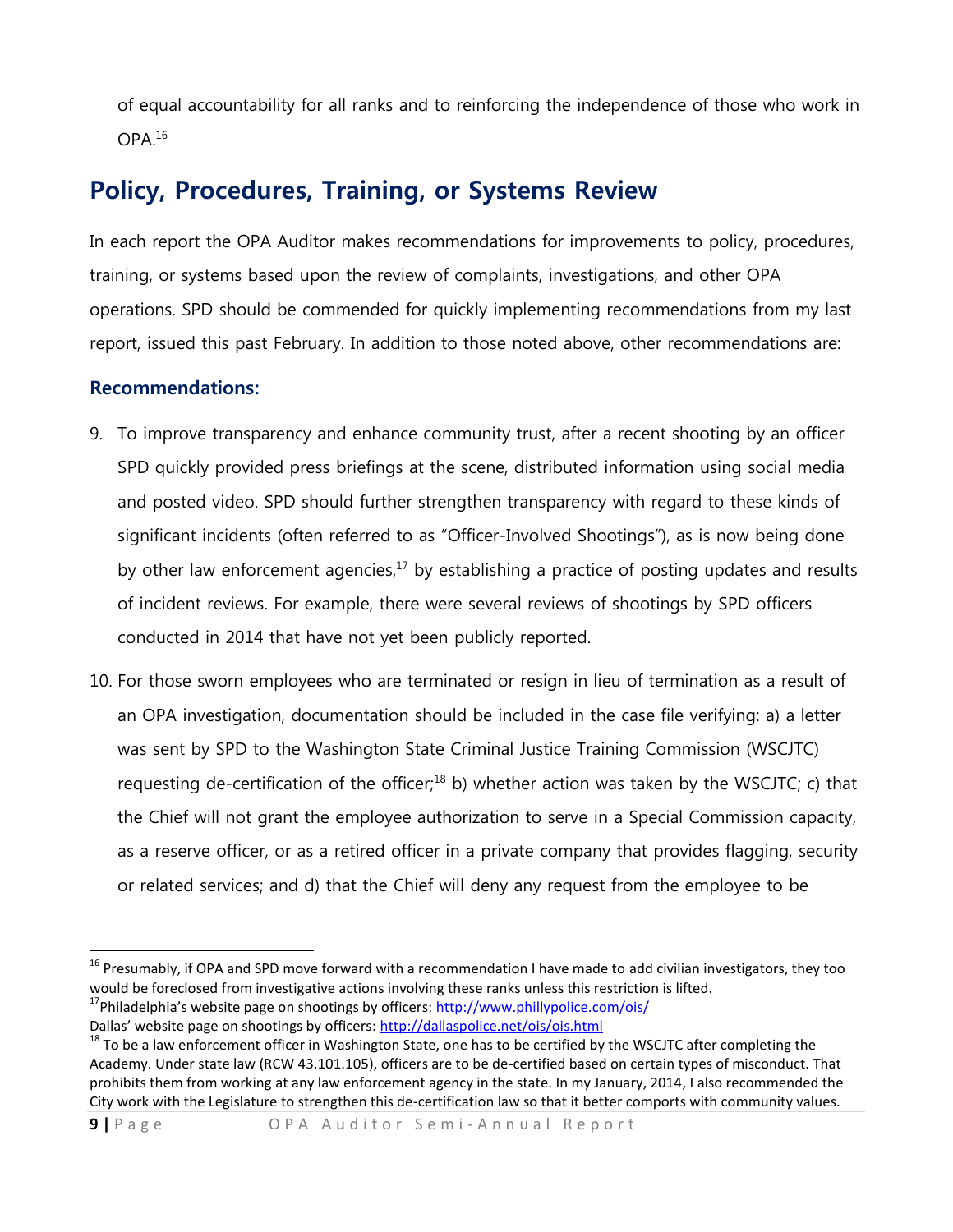granted the privilege of carrying a concealed firearm.<sup>19</sup> The latter two actions should also be considered when any officer resigns or retires with a pending complaint and does not fulfill an obligation to fully participate in the OPA investigation. This recommendation builds on one I made in 2014, that investigation files include all aspects of the case, including documentation of what occurs after the case transitions from OPA to the Chief's Office for a final determination on sustained findings and discipline, documentation of any appeal or grievance, and final results, so that the complainant and the public have accurate information on the full outcome of any OPA investigation. Similarly, it is important that there is an accurate accounting of actions after termination or retirement in lieu of termination, as those actions are also important elements of ensuring that the Department is taking all appropriate steps consistent with a robust accountability system.

- 11. SPD policy and practice should make clear that the Chief of Police must approve any SPD board, unit or process created to review performance, and its procedures should be set forth in SPD's Policy Manual. In the past, individual command staff have made decisions to establish separate internal review processes or policies for certain specialty units have been revised without approval. As a consequence, certain practices were not necessarily consistent with best practices and/or may have undercut OPA's authority. Requiring the Chief's approval for creation of a special unit or board and the review by stakeholders such as the OPA Director, OPA Auditor and the Community Police Commission (CPC) of any proposed or revised policies and authorities (including the authority to recommend discipline), will provide an important check to ensure these units or boards are created for appropriate reasons, and operate consistently with best practices, accountability, and other Departmental expectations.
- 12. SPD's Audit, Policy & Research Section (APRS) should have a schedule for policies it plans to update or initiate to ensure proposed policies or revisions receive timely input not only from the line, but also from the Chief's Office, the OPA Auditor, the CPC and the OPA Director prior to finalization. Pursuant to the Settlement Agreement, there is a schedule for certain policies

<sup>&</sup>lt;sup>19</sup> The Law Enforcement Officers Safety Act (LEOSA) authorizes qualified retired law enforcement officers to carry a concealed firearm under certain conditions. See 18 U.S.C. 926(B) &(C). To get this authorization, the retired officer has to obtain documentation from the law enforcement agency from which the officer retired that states the officer was retired in good standing for service or physical disability. See also RCW 9.41.060.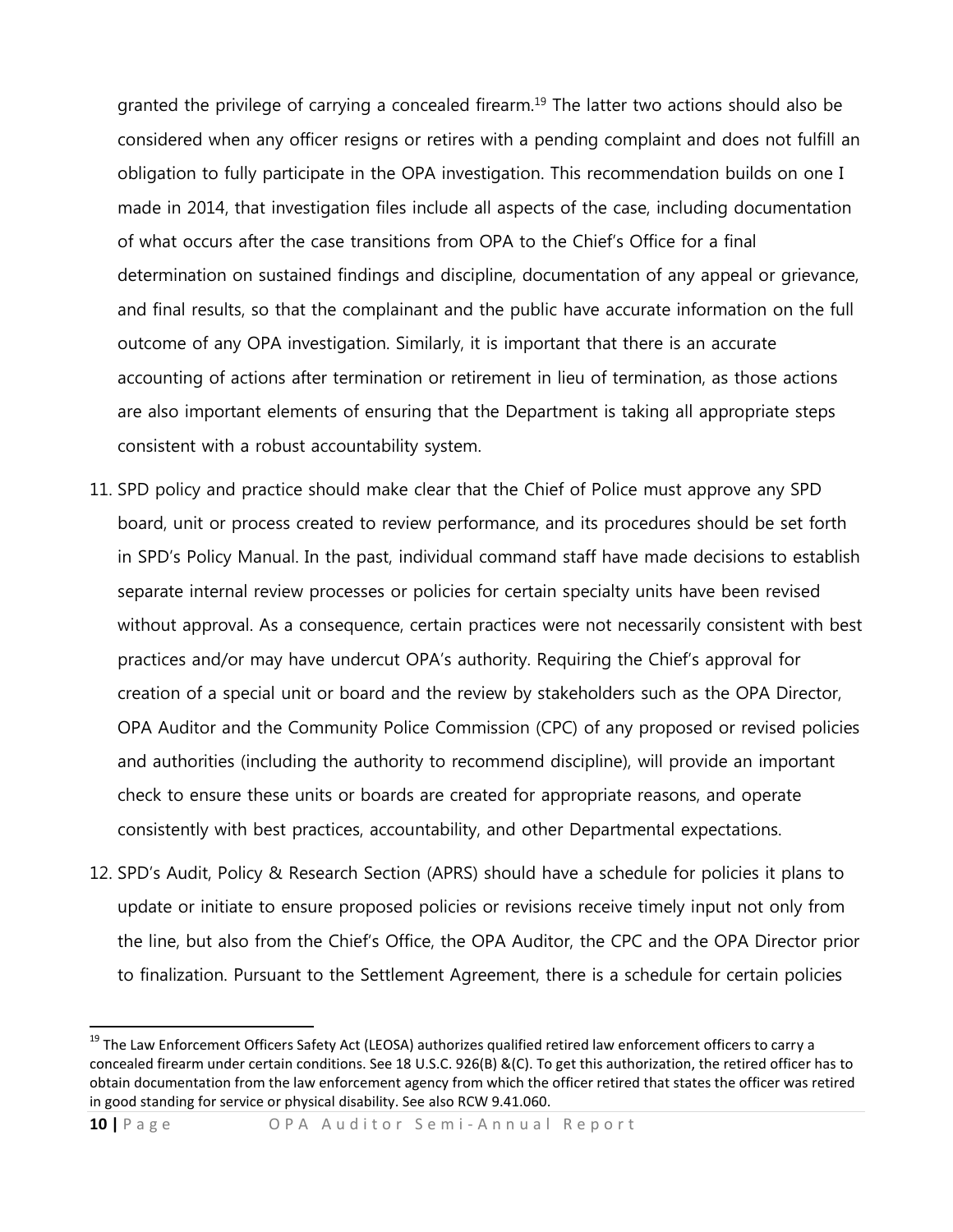to be submitted to the Federal Court, but a similar schedule is not in place for policies not subject to Federal Court approval. A master list of policies under review, including those identified in the Monitor's work plan, will allow stakeholders to let APRS know those policies for which they would like to provide input, and make the process flow more smoothly. Emergent issues which require policy changes outside the schedule can be addressed through timely notification to stakeholders on a case by case basis. Similarly, OPA should have a schedule for review of its required submittal to the Federal Court of proposed updates to the OPA Manual and to the policies involving reporting of misconduct and retaliation.<sup>20</sup>

- 13. After SPD and the CPC complete their collaborative surveys gathering community and officer input regarding the Body-Worn Camera (BWC) pilot project, SPD should update (with appropriate input) the In-Car Video (ICV) and BWC policies to address lessons learned and other issues noted since the policies were last updated. As well, the City still needs to lay out a clear path for developing a state legislative proposal to amend the State's Public Records Act (PRA) to better balance privacy issues and the need for transparency, as had been recommended for the 2014 legislative session. While SPD's use of blurring technology has received attention, it does not ameliorate the privacy issues raised by BWCs under the PRA that will be exacerbated once BWCs are widely used. Some other issues noted in the interim BWC policy and in the last version of the ICV policy were: a) whether officers should be allowed to view their video prior to writing reports; b) whether ACT and SWAT actions are to be recorded; c) what should occur in private residences if one person gives consent but another does not; d) how situations involving victims of certain types of crimes or individuals in crisis should be handled; e) whether searches of property are to be recorded; and f) whether the Department is obligated to ensure all vehicles used by SPD personnel for law enforcement purposes have ICV, so that there is not a situation in which actions must be recorded but the officers are in a vehicle that does not have that capability.
- 14. Building on a recommendation made in my last report (and since implemented by the Department), to better align appointments to specialty unit assignments with accountability, SPD should also review policy 13.080 and associated guidelines that authorize certain

 $^{20}$  OPA's next submittal to the Federal Court is due by September 10, 2015.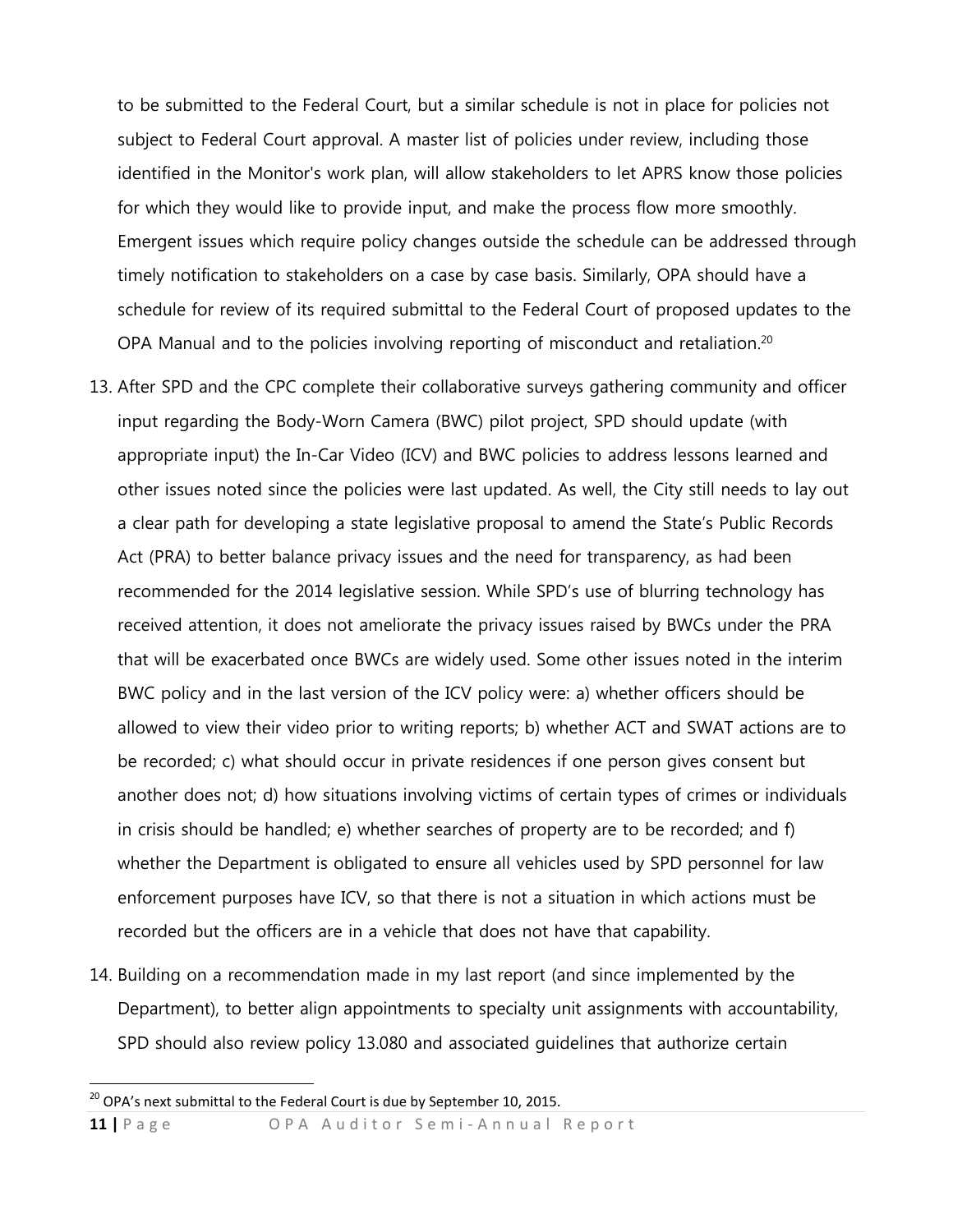employees to use a 'take-home' car. In at least three cases during this reporting period, the alleged misconduct occurred when the officer was using a Department-owned vehicle, which the officer had been granted the privilege of driving home. Generally speaking, the putative purpose of allowing a take-home car is to make these employees available at any hour without undue delay. In one instance, no SPD business was being conducted at the time of the officer's alleged misconduct, and in the others the employee's decision to take possible law enforcement action on a roadway outside the city limits was questionable. As well, there was no obvious public benefit gained by the employee taking the Department vehicle home. Further, it can be detrimental to a culture of accountability when peers see that certain individuals are granted this privilege regardless of their performance or conduct history.

15. The Department should ensure that its GPS tracking system for Department-owned vehicles is operational outside city limits and determine if it should be utilized for any vehicle that may be used by an employee taking an enforcement action or called to a scene. The GPS system allows OPA or SPD to know where Department vehicles are at any given time, which is useful for supervision and for being able to determine which officer was at a given location at a certain point in time. In OPA cases where the employee was driving the SPD vehicle outside of the city limits, OPA investigators reported that there was no available GPS data.

# **Investigations Reviewed**

# **Overview**

 $\overline{a}$ 

During this reporting period OPA investigators completed 121 investigations. In addition to the regular caseload, OPA also did an excellent job on several significant or particularly challenging cases. OPA should also be commended for now posting case summaries online in real-time as cases are closed, implementing the 2010 recommendation that complainants and named employees should be able to check the status of their cases online as an investigation proceeds and the 2014 recommendations to create a new finding of Management Action $21$  and to include

 $^{21}$  The addition of a finding of Management Action was recommended as a way to address problems identified by complaints where there are SPD policies or practices that caused or contributed to the employee's action. In these cases, whether a finding is sustained or not sustained, there is also required follow-up by the Department, which could include a change to training, policy or practices.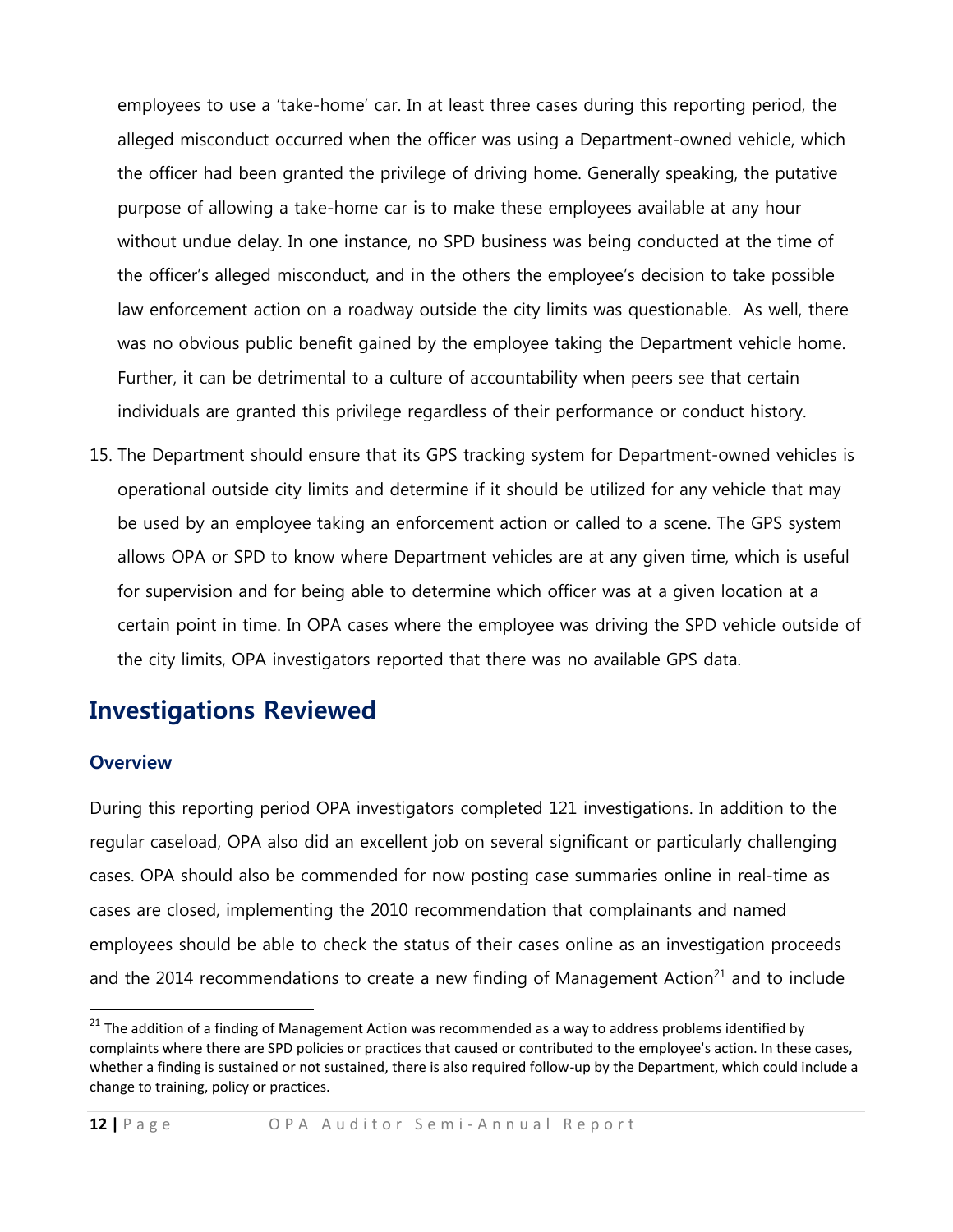information about appeals in OPA reports. OPA has also eliminated the delay in finalizing case closing documentation noted in my last report.

Except as noted below, the intake and investigations reviewed in this reporting period were thorough and objective, and OPA met the key elements and controls set forth in its Operations Manual. The Operations Manual, adopted in 2013 and updated in 2014, incorporated past recommendations for best practices related to intake and investigations. The Manual was approved by the Federal Court pursuant to the Settlement Agreement between the City and the Department of Justice, and compares well to that of other internal investigations agencies. Thus, if the OPA Auditor finds that OPA is in compliance with the Operations Manual, that should give the public confidence that internal investigations are being conducted in accordance with best practices. In determining that OPA investigations were, with a small number of exceptions, thorough and in compliance with its standards and procedures, I found that:

- $\triangleright$  the intake process is open and unrestricted (e.g., a criminal record, a history of prior complaints or anonymity are not constraints on filing a complaint and complaints can be made in-person, by phone, email, using the OPA website or with the help of an advocate, friend or relative),
- $\triangleright$  complainants are treated respectfully, empathetically and impartially, with intake personnel taking care to also *reflect* impartiality (e.g., not wearing a badge),
- $\triangleright$  complainants are offered the opportunity for an in-person interview; if they prefer a telephonic interview or decline an interview entirely, that is documented, and all interviews are taped and preserved if the person being interviewed agrees to be recorded,
- $\triangleright$  complainants are asked open-ended questions and encouraged to describe their concerns, with appropriate follow-up inquiry to learn as much as possible about who was involved, where and when it occurred, what witnesses and evidence might be available,
- $\triangleright$  allegations not made by the complainant but indicated by the evidence are addressed,
- $\triangleright$  intake personnel are familiar with data systems and technology and quickly gather the breadth of available evidence,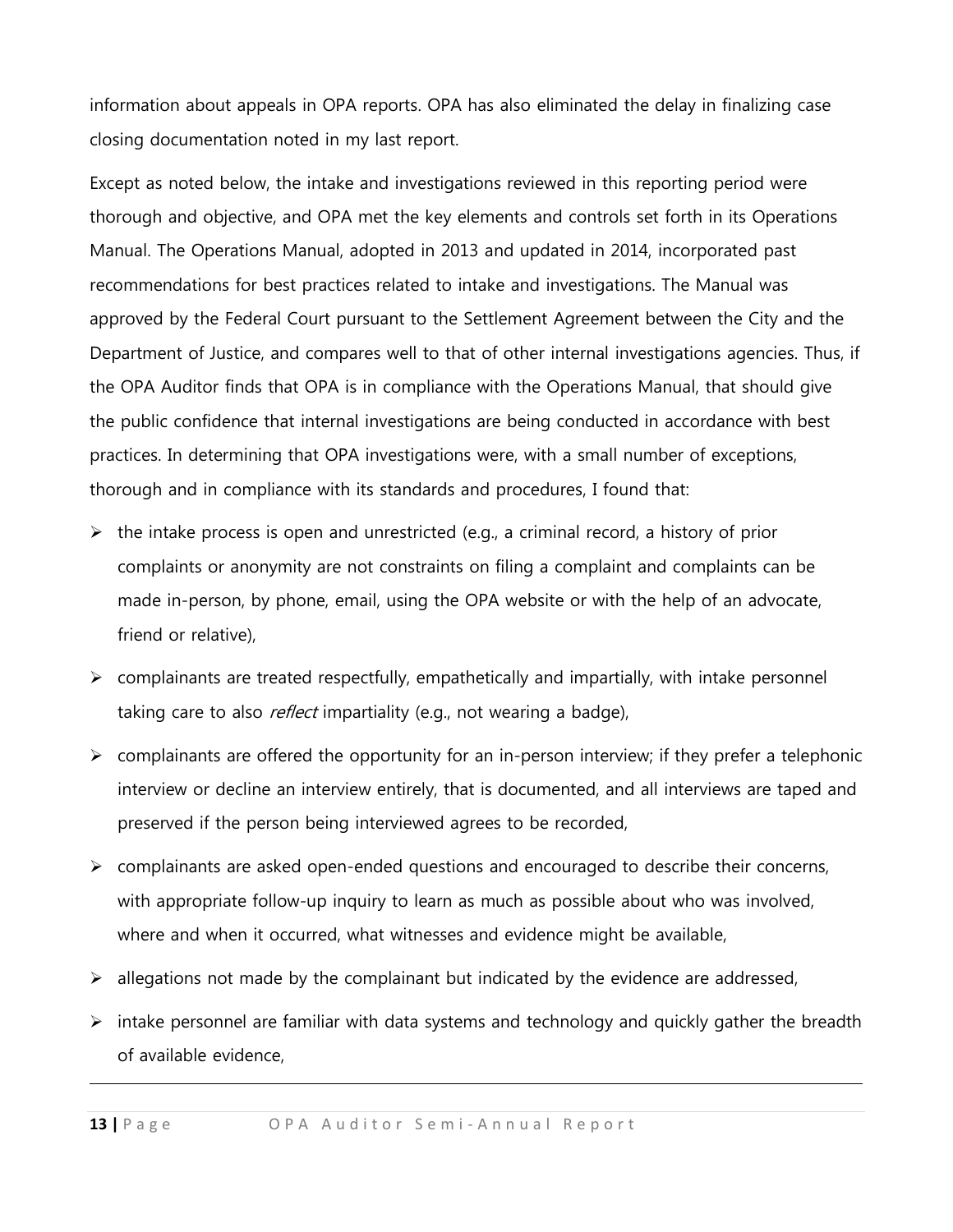- $\triangleright$  video, 911 tapes and other electronic media are reviewed and are summarized and explained in the context of their materiality to the allegations,
- $\triangleright$  each step taken during intake and the investigation is properly documented<sup>22</sup>,
- $\triangleright$  where there is possible injury, complainants are asked if photos may be taken and whether they will sign a release to allow for medical records to be provided to OPA,
- $\triangleright$  complainants for appropriate types of allegations are offered the option of mediation,
- $\triangleright$  complainants are told about public disclosure laws and asked their preference with regard to release of personal information,
- $\triangleright$  allegations are described using objective and neutral language, both in the case file and in the required notice of complaint to employees,
- $\triangleright$  required notices are sent according to contractual timelines,
- $\triangleright$  Every contact to OPA is logged, even if only a request for information or about actions by non-SPD employees, in order to have a comprehensive record,
- $\triangleright$  allegations are based on policies that are in effect at the time of the incident (not at the time of the complaint),
- $\triangleright$  employees are treated equally, regardless of rank, with regard to allegations and findings,
- $\triangleright$  all witnesses are interviewed unless there is a documented reason why there is a determination that an interview would not add anything of probative value,
- $\triangleright$  investigators are fair and impartial, and use open-ended, non-leading questions,
- $\triangleright$  employees have their union representative present during the interview unless the employee chooses not to, in which case that decision is documented in the record,
- $\triangleright$  interviewees are asked if they have anything else to add or anyone else who they think should be interviewed to help ensure all material evidence is obtained,
- $\triangleright$  case files include audio and transcribed documents for every investigative interview,

<sup>&</sup>lt;sup>22</sup> One step now required is that investigators update complainants every 30 days as to the progress of the investigation. Rather than document this in the case file, it is done as a 'task' in the IAPro system, which allows OPA supervisors to view it, but does not result in documentation in the case file as occurs for all other communication and actions taken.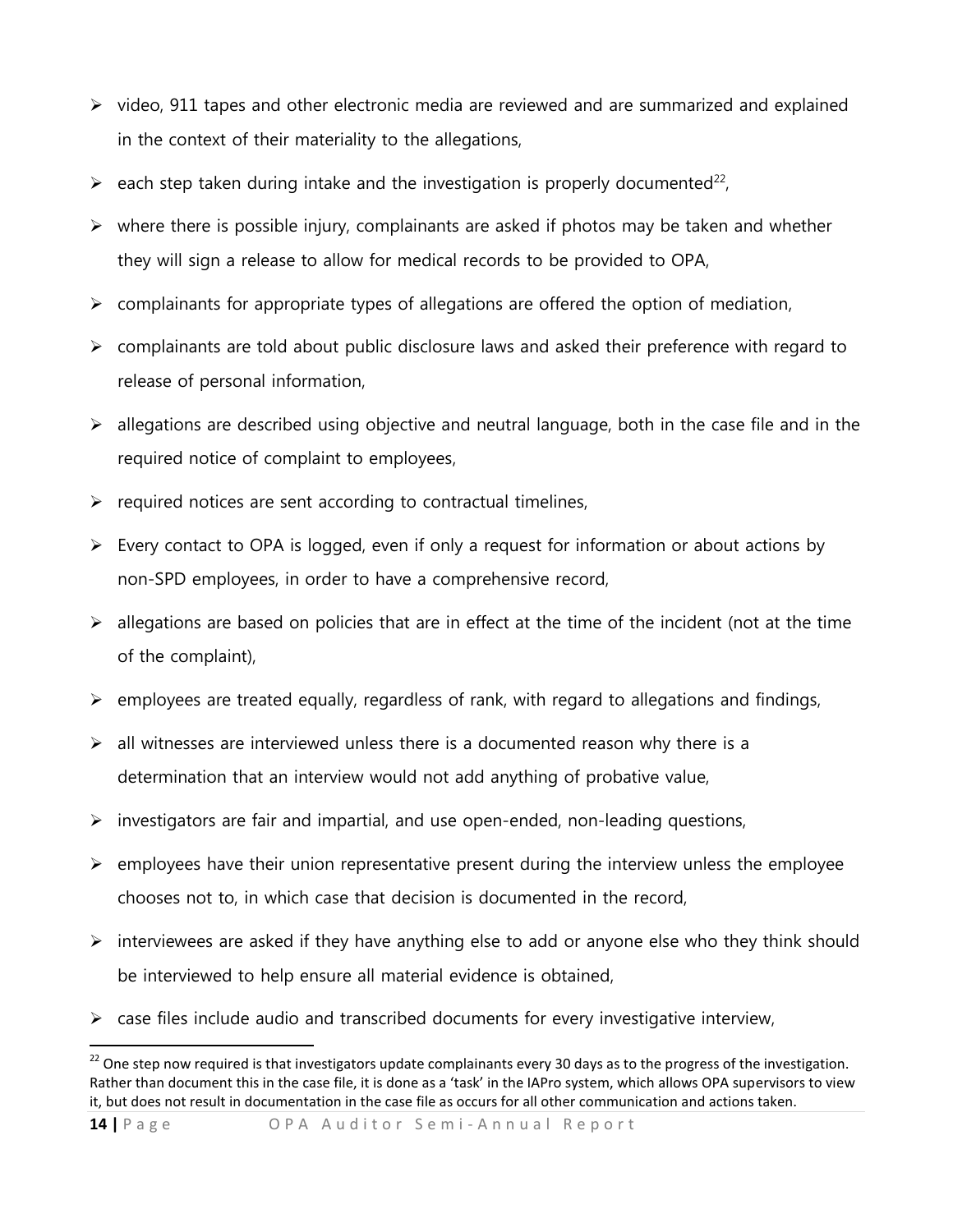- $\triangleright$  every investigation conducted is submitted for Auditor review, and
- $\triangleright$  all investigations are sent to the chain of command for comment before the Director closes the case or for review prior to any disciplinary meeting.

Areas where I have raised the need for continued improvement, either through changes to the OPA Manual and/or more consistent implementation are:

- $\triangleright$  investigative plans are reviewed with the Captain or Lieutenant to help focus investigations on the most salient points and ensure any potential weaknesses in evidence are addressed,
- $\triangleright$  investigations are submitted to the Auditor for review quickly enough after the interviews and collection of evidence so that if additional steps are needed there has not been a passage of time that diminishes memories, means certain evidence is no longer available or otherwise weakens the investigation, and if more investigation is needed, doing so is not compromised by the contractual deadline for potential discipline to be imposed,
- $\triangleright$  investigations requiring due process hearings and the possible imposition of discipline are submitted to the Chief of Police with sufficient time for thorough review,
- $\triangleright$  additional clarity is provided by OPA for the investigators as to the purpose and best practice for case summaries, so that investigators uniformly use a more consistent approach in describing the key facts and evidence garnered in their investigations,
- $\triangleright$  embedded legal counsel is utilized to ensure recommended sustained findings are wellsupported by the evidence and analysis,
- $\triangleright$  during interviews, investigators follow-up where answers are unclear or present conflicting information, and ask employees to watch a video or listen to audio to enhance specificity,
- $\triangleright$  investigators to whom a case is assigned prioritize review of evidence not reviewed during intake, even if they do not have time to take other investigative steps, so that perishable evidence is not lost or deadlines for notification of additional allegations are not missed,
- $\triangleright$  notifications are not sent to employees where there is a possibility of ongoing misconduct (an exception allowed under the collective bargaining agreements),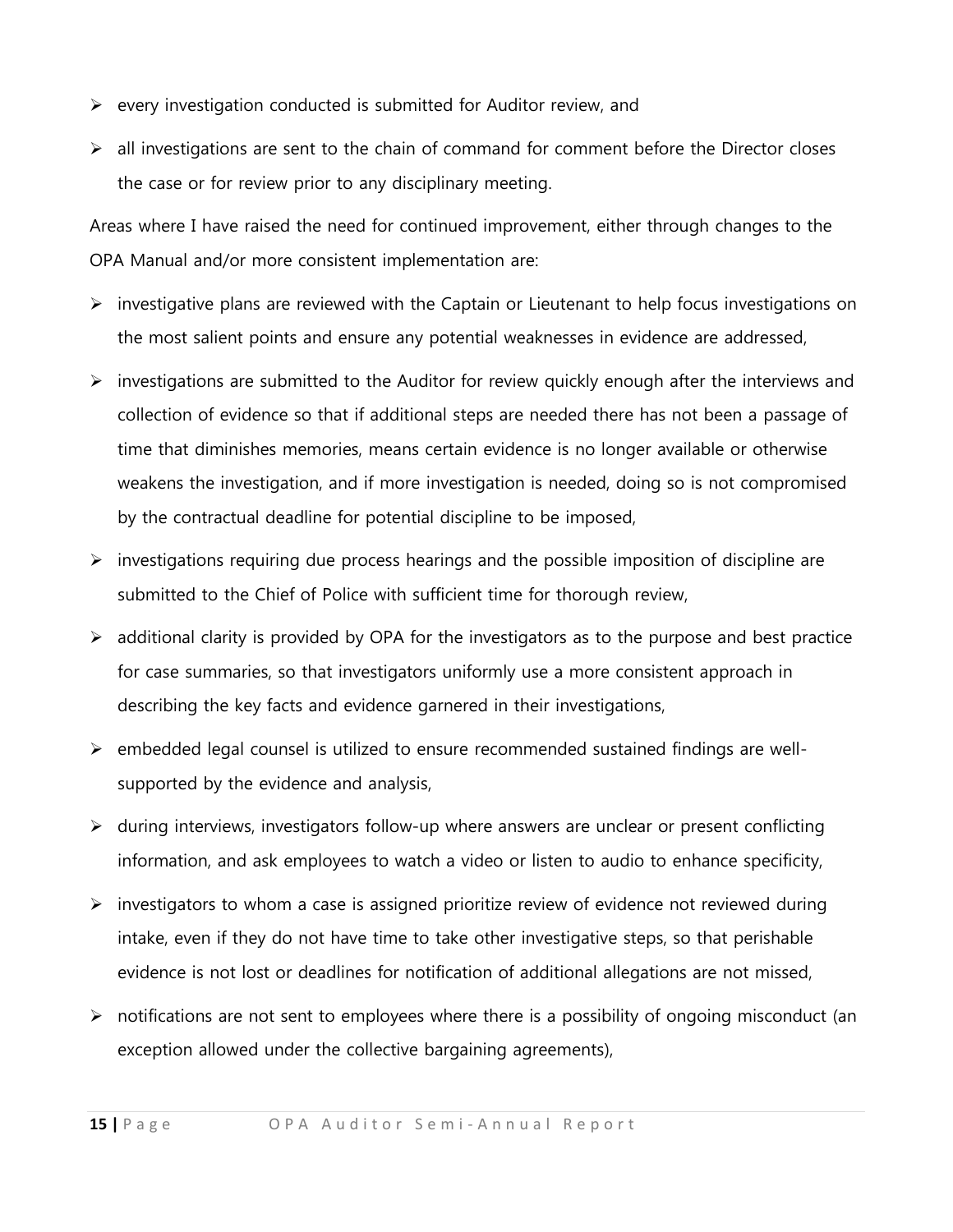- $\triangleright$  intake personnel are knowledgeable about how long various SPD and jail records are retained and when it might be important to go to a location (or have someone else go) to quickly to observe an interaction or gather perishable evidence,
- $\triangleright$  intake personnel ask complainants who are being interviewed by phone if any witness is present so the witness interview is not tainted by listening to the complainant's interview,
- $\triangleright$  intake personnel consistently inquire of complainants and intake witnesses if they have personal digital media and take steps to obtain it,
- $\triangleright$  intake personnel do not ask for more information than is required, such as date of birth, or home address, that might have a chilling effect<sup>23</sup>,
- $\triangleright$  case exhibits are consistently ordered and named,
- $\triangleright$  to help reinforce the independence of OPA, investigators introduce themselves as with OPA (not SPD), do not include their SPD badge in their signature block on emails and the opening letter to complainants does not go out over the Chief of Police's name,
- $\triangleright$  informational materials about OPA and the complaint process are in languages other than English and are updated to reflect current information, and
- $\triangleright$  OPA fully utilizes the IAPro system to continue to refine case flow processes that can reduce the time it takes to complete investigations.

An area that I did not have the capacity to review, but need to do during the next reporting period, is OPA's orientation and training protocol for new supervisors, investigators and staff.

# **Investigations Not Certified**

 $\overline{a}$ 

Of the 121 investigations submitted for my review in this reporting period, there were seven that I did not certify as thorough and objective, two based on not obtaining certain evidence; one on lack of thoroughness and timeliness; two on the approach taken in the investigation; one on not interviewing witnesses with regard to a second allegation (although video provided sufficient information to meet the preponderance standard); and one that was closed without further

<sup>&</sup>lt;sup>23</sup> In response to this concern, OPA recently changed its practice to collect this information but record it in a separate data system outside of the investigative file. While this may help with public disclosure element of the concern, it does not remedy the potential chilling effect of OPA asking for this information.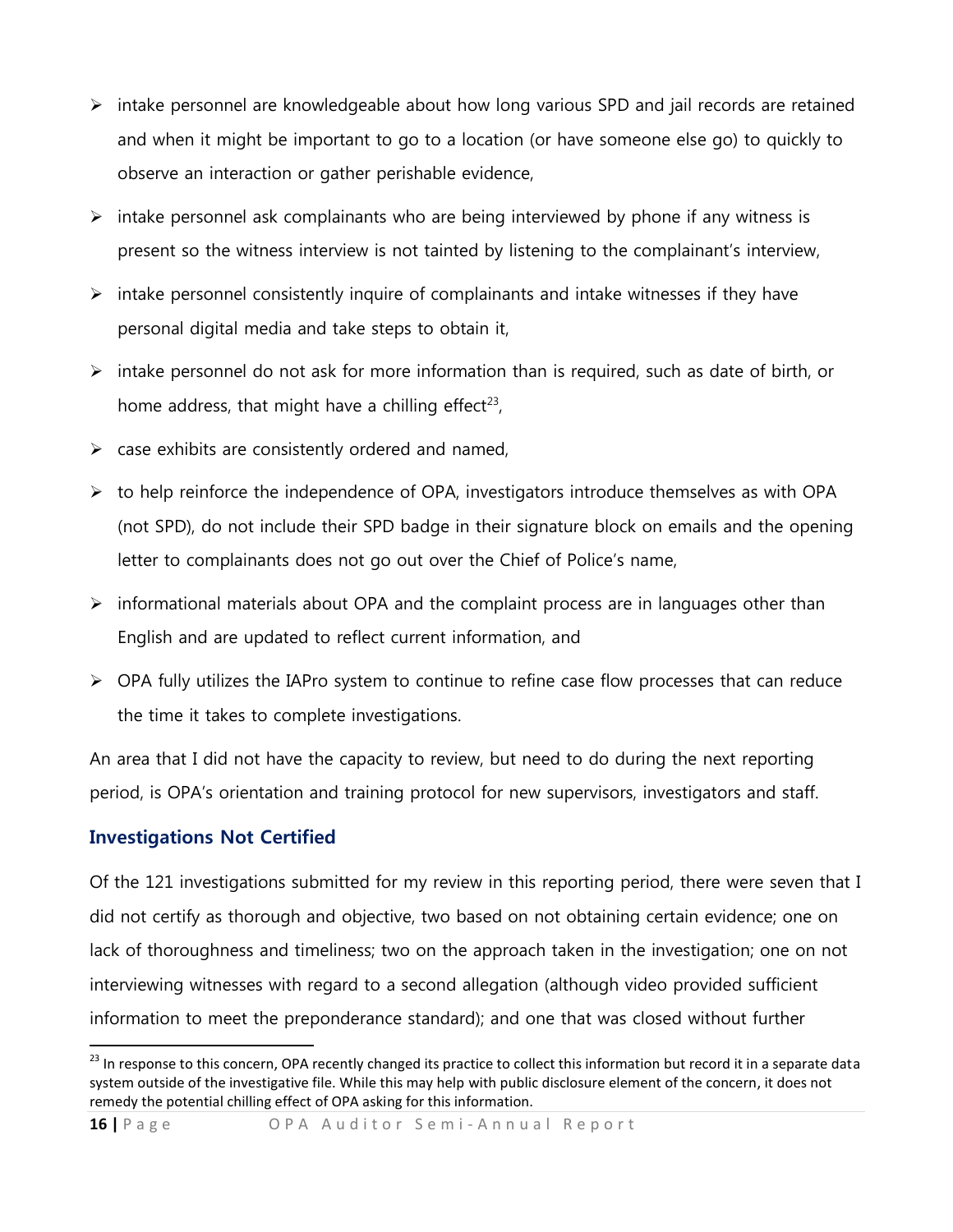investigation (the Director's decision not to use limited resources was reasonable, but I could not certify the investigation as thorough since was not completed).

#### #1

The first involved an allegation that a young African American man was stopped and detained at a transit station for no reason. The complainant, a colleague of the young man, stated in his intake interview that he was not there when the incident occurred but that the young man had later described being stopped at the station by two officers who demanded his identification, who were later joined by five additional officers, and that the officers would not let him leave for 45 minutes. The complainant had no identifying information about the officers, but thought they were Seattle police. OPA encouraged him to have the young man contact OPA to provide a firsthand account. OPA contacted Sound Transit Police and they had no record of any contacts occurring at that time. OPA contacted Fare Enforcement and they advised that the only way they could verify if any contact was made with an individual was to provide the subject's name, which the complainant had not wanted to provide to OPA without the subject's permission.

After the OPA investigator sent the complainant a contact letter, no investigative steps were taken for two months. OPA then tried several times to reach the complainant to again ask if he would encourage the subject to contact OPA, or if he could provide any more specifics, but the complainant did not respond. The investigator conducted a GPS search for any SPD units that had been in the vicinity of the transit station and determined none were in the area during that time for more than 30 seconds. OPA then attempted to obtain video from the transit platform, and was advised their video is retained only for 15 days. Particularly given the lack of other evidence, including no description of the officers, the video in this case potentially had significant evidentiary value. Unfortunately, OPA did not attempt to acquire the video until months after the complaint was made. For that reason, I did not certify the investigation as thorough.

#2

In another case, intake was in August but the investigator did not conduct his initial file review until mid-October and did not request the precinct holding cell/sally port video (HCV) until mid-November. Because HCV is retained for only 90 days, the evidence was destroyed before it was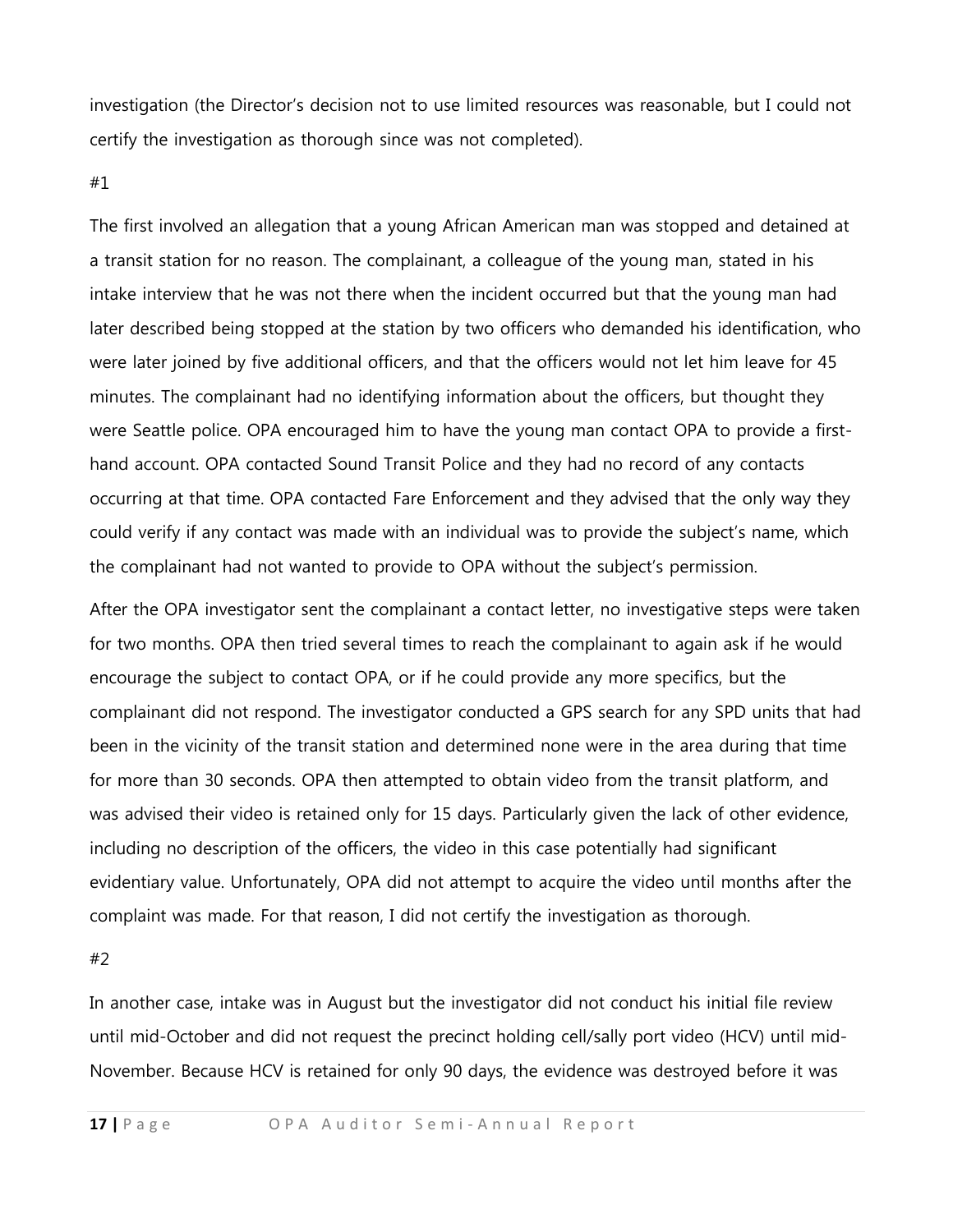requested. Significantly as well, the investigator did not request either the HCV or the named employees' training records until *after* the employee interviews were conducted. He should have requested and reviewed them in order to inform the interviews. No investigative actions were taken between mid-November and mid-January. As with the case above, while I did not certify the investigation as thorough, I did not request additional follow-up since there was nothing more that could be done at that point.

#### #3

 $\overline{a}$ 

The third case involved the type of complaint I would like to see OPA be able to handle through mediation, and share with the Education & Training Section as an example for LEED<sup>24</sup> and Bias-Free Policing training. In this case, a motorcycle officer using a LiDAR<sup>25</sup> tried to stop the complainant for speeding, but the complainant did not recognize the officer's motorcycle and uniform as that of a real officer. The complainant called 911 from his car because he was concerned and asked dispatch to send an officer in a police car. On the 911 tape, the complainant spoke with an accent, which may have been indicative of a different cultural background, and relayed to the dispatcher that he thought this person might be a "copycat" of some sort. He said he would not get out of his car until a patrol car arrived. What was relayed from dispatch to the secondary officer, however, was simply that the complainant was refusing to get out of the car, so that officer approached the situation as a "high risk vehicle stop"<sup>26</sup>, not as a situation with a confused or concerned driver who had called 911 because he was unsure if it was safe to get out of the car.

In his OPA interview, the complainant described that he was driving when he noticed an "older man" standing by a green car with its hazard lights blinking. He stated the male was wearing a dark jacket, khaki pants, and a helmet. He thought the man needed help. He stated as he drove by and stopped at the red light, the male (later identified as the officer) approached his car and pounded on the hood, tried to open the driver's door and demanded that he roll down the

<sup>&</sup>lt;sup>24</sup> LEED is an acronym for Listen and Explain with Equity and Dignity, premised on the tenets of procedural justice. LEED principles have also been incorporated into SPD's Bias-Free Policing training.

<sup>&</sup>lt;sup>25</sup> A LiDAR speed gun is a device used fo[r speed limit enforcement](https://en.wikipedia.org/wiki/Speed_limit_enforcement) that allows a police officer to measure the speed of an individual vehicle within a stream of traffic.

<sup>&</sup>lt;sup>26</sup> And because he thought it was a high-risk vehicle stop, the officer parked his vehicle in a way that he was trained to do for those kinds of stops, which meant that it was facing the wrong direction for capturing useful video of the interaction.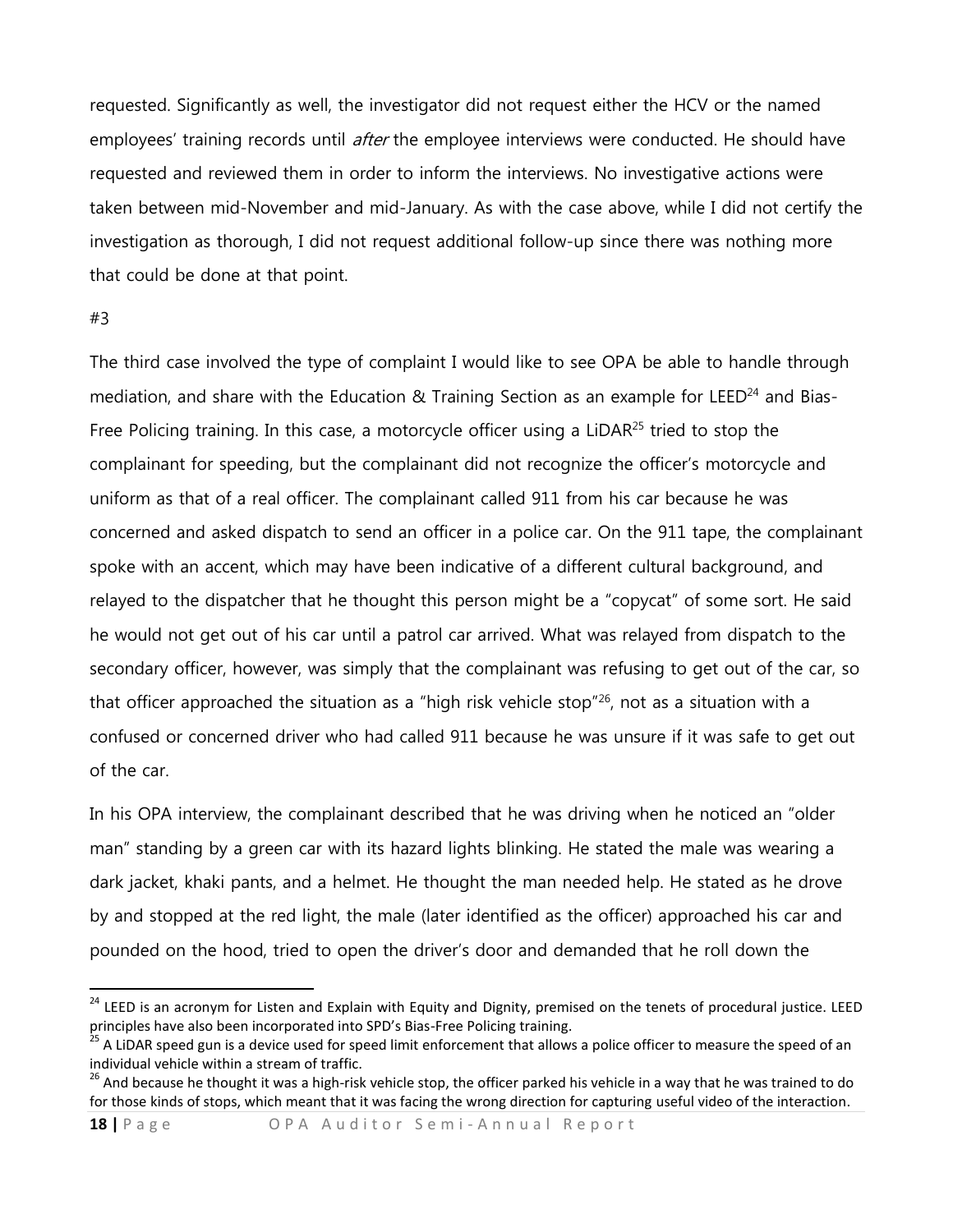window and pull his car over to the side of the road, but the male did not appear to him to be a police officer. He did not pull his car to the side of the road because he does not stop for any strangers and he didn't think the person was wearing a police uniform. Once he saw the police vehicle arrive, he then pulled into a nearby 7-11 parking lot. He stated the traffic officer came up to the car and yelled at him, "You're f---ing going to jail" and "You could have gotten away with a speeding ticket only." The traffic officer then returned with two citations, one for speeding and one for failing to yield. On the ICV, one cannot hear any use of profanity, but the complainant can be heard trying to explain to the second officer what his concerns were and the officer stating "You're about to go to jail today. You're about to go to jail today. It's all you can do not to go to jail today." After about six minutes, the second officer can then be heard telling the complainant that he did the right thing in calling 911 if he wasn't sure it was a legitimate police officer making the stop.

Given the concerns raised by the complainant in his call to 911, and at the scene as captured on the ICV, I felt that part of OPA's assessment should have been whether the dispatcher's and officers' responses were consistent with LEED principles (whether they tried to understand what the complainant was saying, listened and treated him with respect). While to both the named employees and the OPA investigator the attire of the officers and the motorcycle were readily identifiable as SPD, the uniform and motorcycle were not traditional and may well have been unfamiliar to members of the public. (For this reason I had requested at intake that OPA include in the case file photos that would best capture what uniform and motorcycle markings the complainant would have seen, including the additional inclement weather attire which may have made the officer's uniform more difficult to see). It also would have been good for OPA in the employees' interviews to have played the 911 tape and ask if they understood why the complainant was concerned and acted as he did $^{27}$ .

While one could argue that this was a technically thorough investigation, my view was that it could have been approached with more attention to the complainant's underlying concern that he did not feel heard or respected. The OPA intake interview was well done, but I felt the investigation with regard to the professionalism allegation was too narrowly focused on whether

<sup>&</sup>lt;sup>27</sup> It should be noted that the Seattle Municipal Court dismissed with prejudice the citation for failing to yield.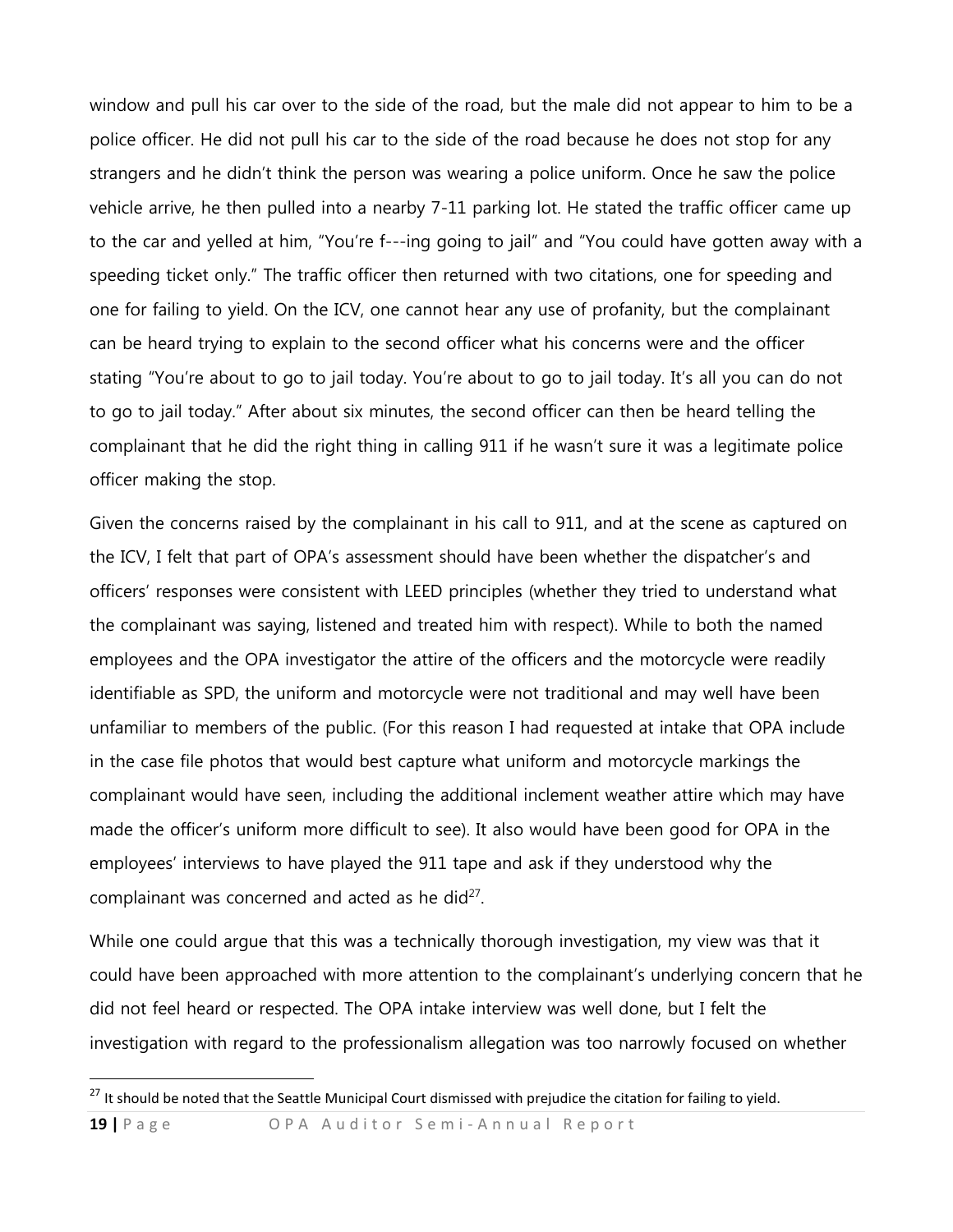there was a use of profanity and pounding on the car, and did not fully capture the complainant's frustration with the interaction, including the dispatcher's communications and the officers' communications with the complainant after he was out of his car. Just as I and others in the past had advocated that use of force review should not be narrowly focused only on whether the force used was reasonable, but instead assess whether the force could have been avoided and other steps taken, cases of possible bias and professionalism often require a broader look not just at whether bias or disrespect was intended, but to see if actions were driven by assumptions, not listening and understanding the subject's perspective and what the impact might have been, regardless of intentions.

#### #4

 $\overline{a}$ 

The fourth case was the only one of this reporting period where I used the authority provided the OPA Auditor to direct additional investigation in any case where the OPA Director disagrees with a request made by the Auditor for additional work. It is another case that would be a good example for SPD to include in its Bias-Free Policing training.<sup>28</sup>

A Field Training Officer (FTO) and his then student-officer were working patrol in the South Precinct when they initiated contact after observing someone sitting in a car near a park and community center. The incident was largely captured on the ICV (there was no audio for the first portion of the encounter). After the officers illuminated the subject's car with the patrol car's spotlight, both officers and the subject, an African American male, exited their respective vehicles. The student-officer initially told the subject to return to his vehicle. After the subject inquired if there was a problem, he was told by the officers that there was no problem. The subject returned to his vehicle. The officers then moved over to the sidewalk area several feet from the passenger side of the subject's vehicle and observed him. The audio then began to record.

The subject again exited his vehicle. He asked the officers what the problem was and said they were harassing him. The FTO at this point said "I don't know, you're getting awfully uppity" and mentioned they were standing on a public sidewalk. He asked the subject if he wanted to chat

<sup>&</sup>lt;sup>28</sup> An early recommendation by this Auditor to OPA, the City Attorney and SPD was to develop a continuous-learning protocol where OPA cases or litigation cases that highlight practice issues are shared with command staff and the Education & Training Section. For example, often, if an OPA case doesn't result in a Sustained finding, others in the organization may not be aware of it, so its value as a learning tool is not captured.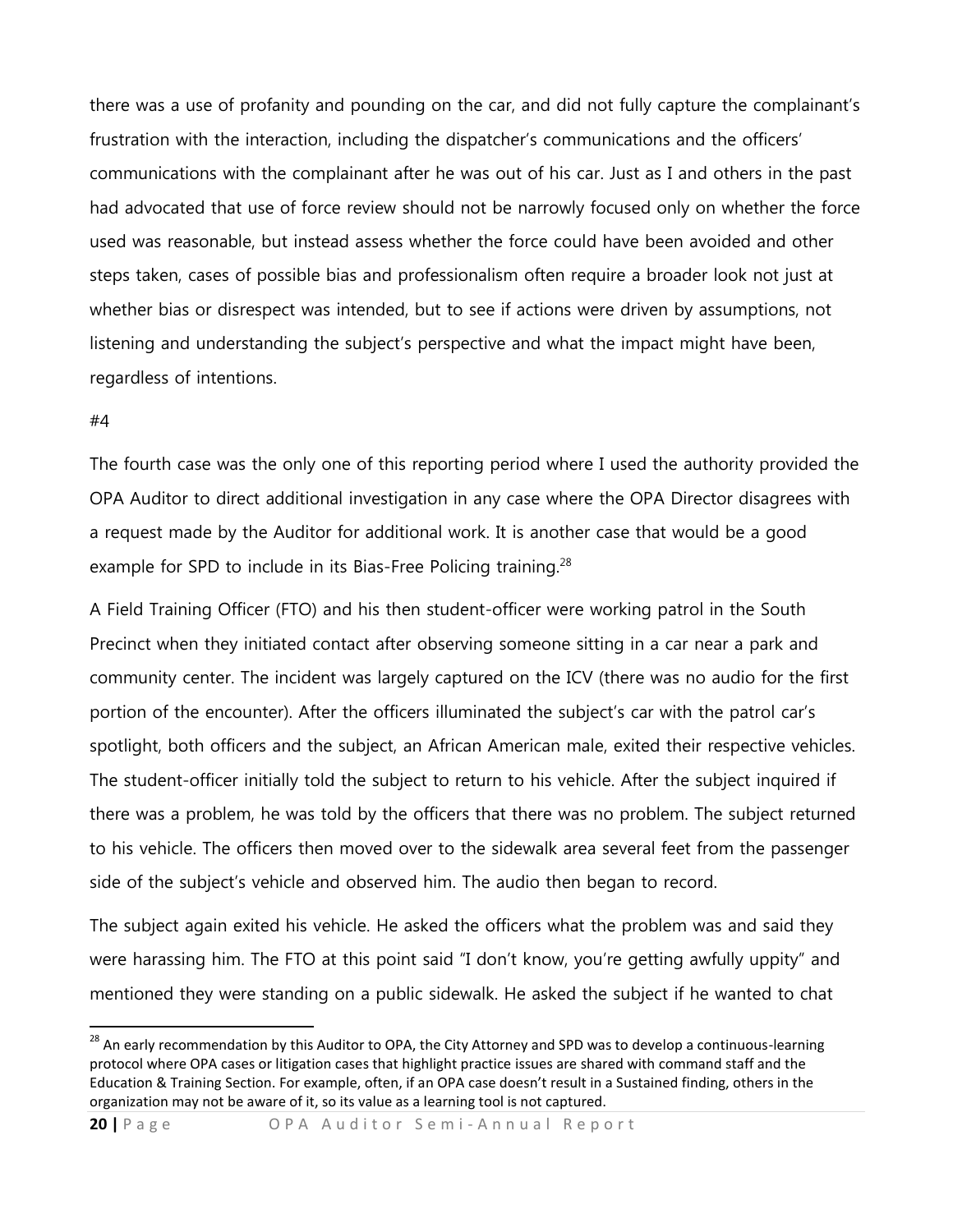with them. The subject returned to his car and then drove off. The subject then called 911 and later went to OPA to complain that he believed he had been subjected to racial profiling and harassment. Allegations were that the officers may have violated SPD policy with regard to Stops, Detentions, and Arrests and Bias-Free Policing.

I raised two concerns. The first was lack of timeliness. The complaint was received by OPA in late October but the investigation was not submitted for my review until April. Under the employees' collective bargaining agreement, any proposed disciplinary notification would have to be issued in less than two weeks. (This would require that my review, any additional investigation requested, the Director's review and meeting to consider the preliminary disciplinary determination would have to be completed within those two weeks. Given the contractual requirements to notify employees of an OPA interview, this was not a practical reality.)

Second, I was concerned that OPA, throughout the intake, investigation and review process did not see that the FTO's comment to the complainant, "You're getting awful uppity" needed to be addressed (all the more so because he was an FTO). The complainant had not specifically raised the issue, but OPA best practice is to address all possible misconduct regardless of whether it was articulated by the complainant, and it had been clear from the ICV that the statement was made. I requested that OPA re-interview the named employee. The OPA Director and Captain asked to discuss my request. They and others in OPA had watched the ICV as part of their review of the case as it proceeded, but did not associate that phrase with possible bias or lack of professionalism and did not feel it needed to be addressed. The OPA Director disagreed with my request, but agreed that pursuant to SMC 3.28.855 the OPA Auditor may direct additional investigation where the OPA Director disagrees, so the case was to be returned to the investigator for a follow-up interview with the named employee. Approximately a month after my initial request for follow-up, the investigator was asked to conduct the follow-up interview. The interview was conducted and the case then re-submitted for my review approximately three months after it was first submitted to me. The 180-day contractual deadline had long since passed. Ultimately, when the follow-up interview with the named employee was conducted, it entailed the following questions and responses: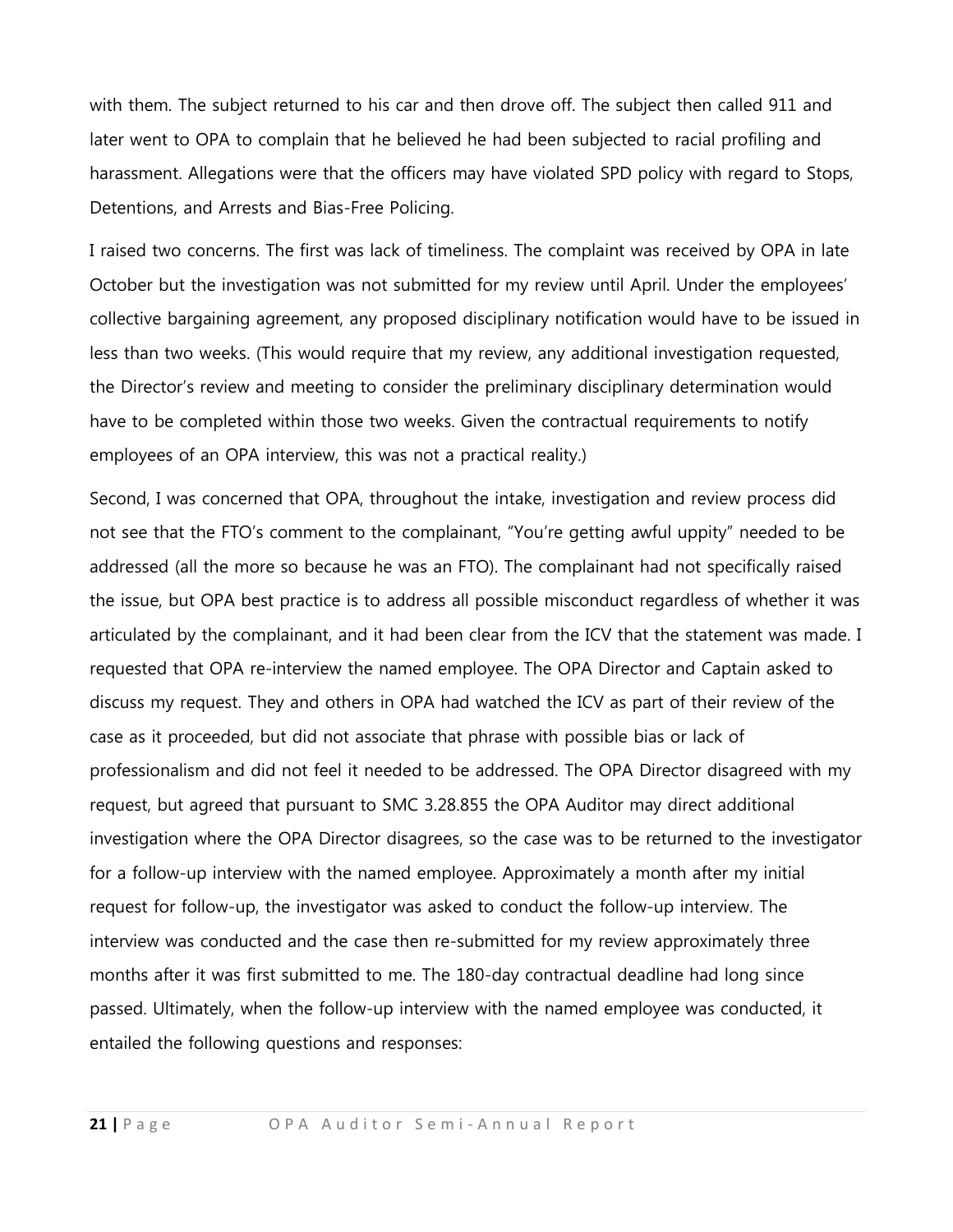OPA: When [the complainant] gets back out of his car, your ICV captures [the complainant] asking if there's a problem, and you saying, quote, "I don't know, you're getting awfully uppity.", unquote. What did you mean by this comment?

NE: Oh, I thought he was just gonna be, be angry with us.

OPA: Are you aware the term "uppity" has a racial connotation?

NE: No

OPA: "Okay, did you intend to use the, the term in a racially derogatory way?"

NE: No

OPA: Okay. Have you ever heard others use the term uppity in a racially derogatory way?"

NE: No

OPA: Okay. Is there anything else you think I should know or would like to say?

 $NF: No$ 

Notably, the named employee was not asked why using that phrase was an appropriate response to his concern that the subject was going to be angry, or if he had ever used that phrase with non-African American individuals or whether he understood why using that phrase might be received as offensive or disrespectful. As well, in my view, the audio of the OPA interview suggested a tone of amusement on the part of the named employee, rather than an understanding of SPD's stated purpose in its Bias-Free Policing policy to "build mutual trust and respect with Seattle's diverse communities and groups" and the officer's concomitant obligation to be courteous and professional.

#### #5

I did not certify a case involving Use of Force as thorough, although I did find it sufficient to meet the preponderance standard and did not request additional investigation. The incident was referred to OPA by the SPD Lieutenant who had reviewed the Use of Force. He only raised the issue of the complainant's allegation captured on the ICV that he had been choked, not his additional allegation on the ICV that he had been bitten by the SPD canine on site. As noted above, the OPA best practice is to address all possible misconduct regardless of whether it was articulated by the complainant in his OPA intake interview or written complaint. In this instance, the OPA investigator who reviewed the ICV during intake did document all of the complainant's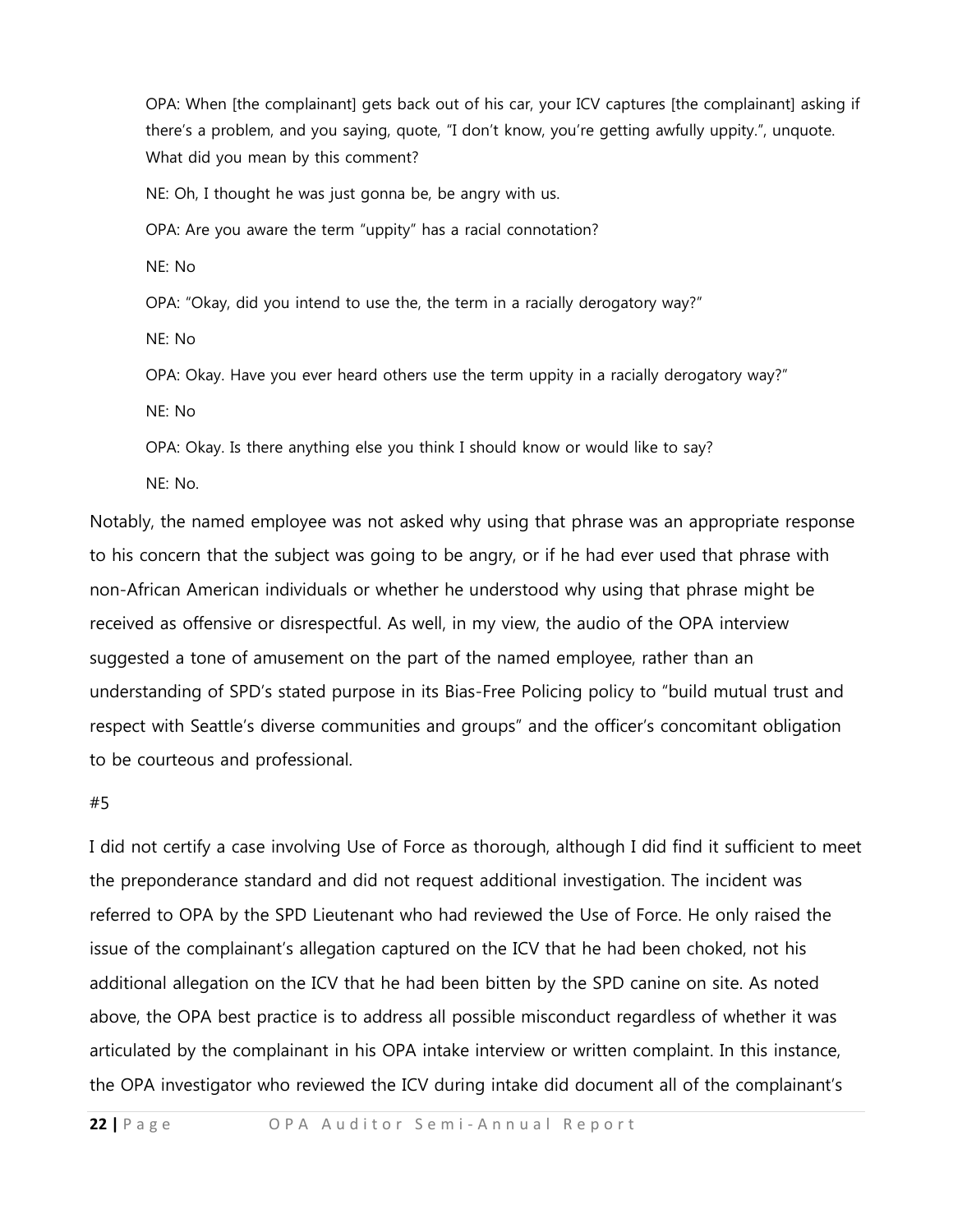allegations captured by the ICV. With regard to the dog bite allegation, the intake log and the OPA ICV transcript summary both noted: "Suspect says'…I got bit by this motherf--ing dog, Right now…..check my neck out.'"

Thus, the OPA investigative plan should have included this particular allegation of Use of Force as well (pursuit and/or bite by a canine constitutes a Use of Force.) Although the ICV provided sufficient evidence to meet the preponderance standard with regard to the dog-bite allegation, it would have been a more thorough investigation had OPA: 1) interviewed the Canine Officer who was at the scene; 2) inquired about this allegation in each of the officer interviews; and 3) checked for any Fire Department or other medical documentation. This was particularly important to do in light of the fact that the Chain of Command's Use of Force review also did not address the alleged dog bite, so there was no documentation in the file that the Sergeant at the scene had interviewed the Canine Officer and nothing was noted in any of the officer reports or the Chain of Command's Use of Force review documentation. Had that occurred, OPA would not have needed to take those steps.

#### #6

At issue in this case was whether supervisors were aware of inappropriate comments on citations and did not refer the matter to OPA. The former OPA Captain conducted the investigation (due to the SPMA constraints mentioned above) and submitted the case for review after the 180-day contractual deadline had passed. This investigation did not meet OPA standards for thoroughness or timeliness. One command staff witness was not interviewed in-person, with the interview taped and transcribed as required. As well, he was not clearly asked if any information had been shared with him about the report or the citations at an earlier point in time, and if so, what that information was. There was no documentation as to why a phone interview was conducted in lieu of an in-person interview, or a record of the questions asked and answers given. Further, no investigative steps were taken from the end of October until early February, a period of more than three months. Based on the OPA goal of completing investigations within 60-90 days (and this was *not* a complex investigation), the investigation should have been *completed* by December.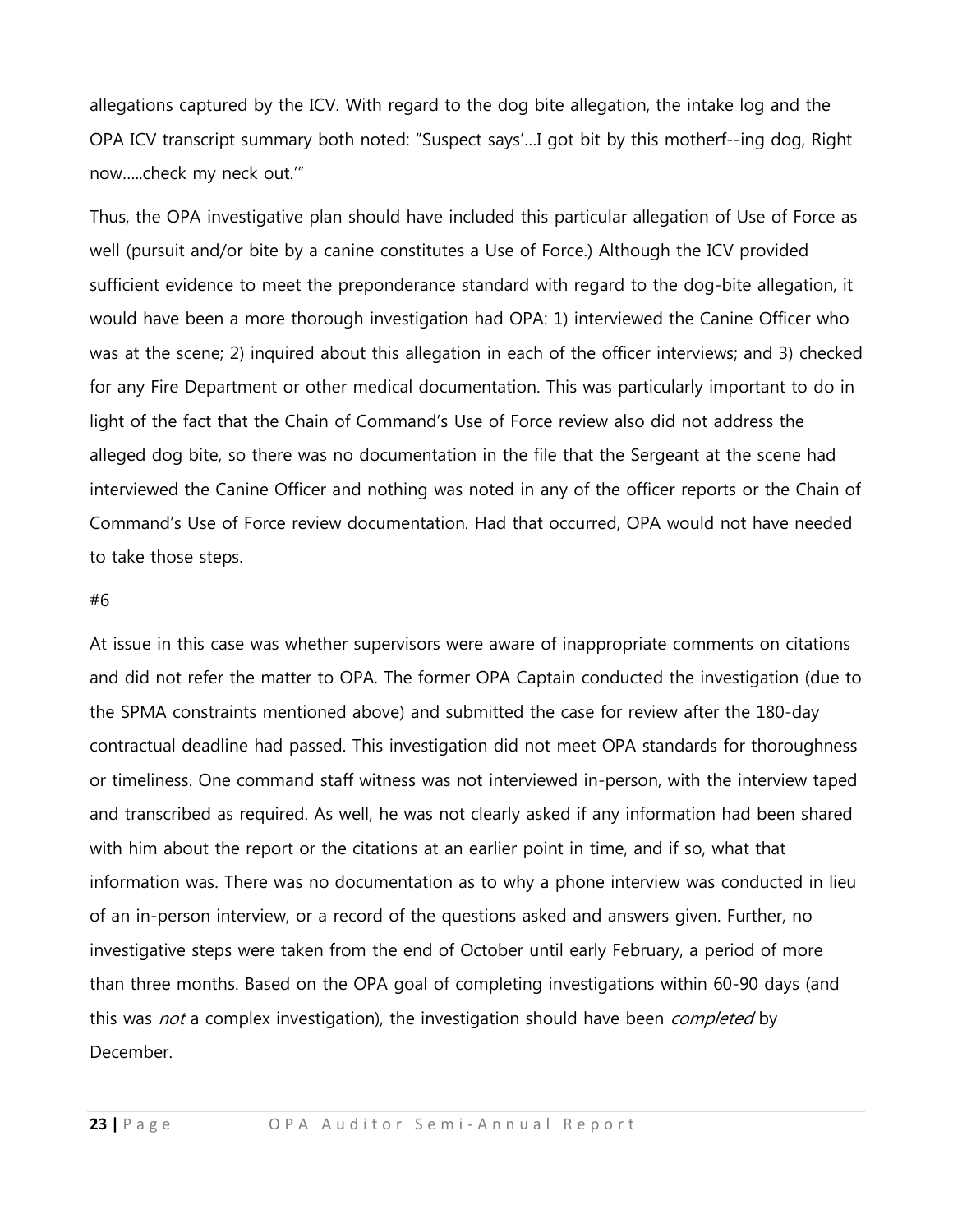The final case involved a retired employee flagging, apparently without appropriate authorization. (Readers of my past reports will be familiar with my frequent recommendation that the City eliminate Extended Authority Commissions and narrow the authority of Special Commissions for retired officers.) In this case, the OPA investigation had been referred to SPD for criminal investigation (possible impersonation of a police officer); the case was not returned to OPA for four months. The criminal investigation and review by the City Attorney's Office determined that the Department lacked adequate proof that the named retired employee had been properly notified of the suspension of his commissioned or reserve police officer authority. At that point the OPA Director felt there was no purpose for additional OPA investigative work on the case because the subject was no longer an SPD employee and it was up to the Chief to define what, if any, Seattle police authority the named retired employee should have or to take whatever steps were needed to clearly withdraw that authority. Given that, the OPA Director believed the best use of OPA resources was to close the case. Because it was not a complete investigation at that point, I was not able to certify it as thorough.

# **Timeliness**

There were several cases in which a particular investigator did no casework for a period of several months and case submittals were delayed; OPA took steps to improve his performance, but that remains an issue. In addition to these cases and others with timeliness problems noted above, timeliness also unrelated to increased caseloads was an issue in the following two investigations.

#### #1

In one case from 2014, the investigation was excellent, but the former OPA Captain neglected to submit the case for review until it was more than seven months old, by which time the 180-day contractual deadline had long since been missed. The allegations involved Use of Force, Terry Stops and Retaliation. The employee's Lieutenant felt that the incident had been sufficiently addressed through review of ICV and counseling the employee. In my view, since no discipline could attach given the delay in the former OPA Captain's case management, and the employee had prior complaints of a similar nature, at a minimum OPA should have obtained verification that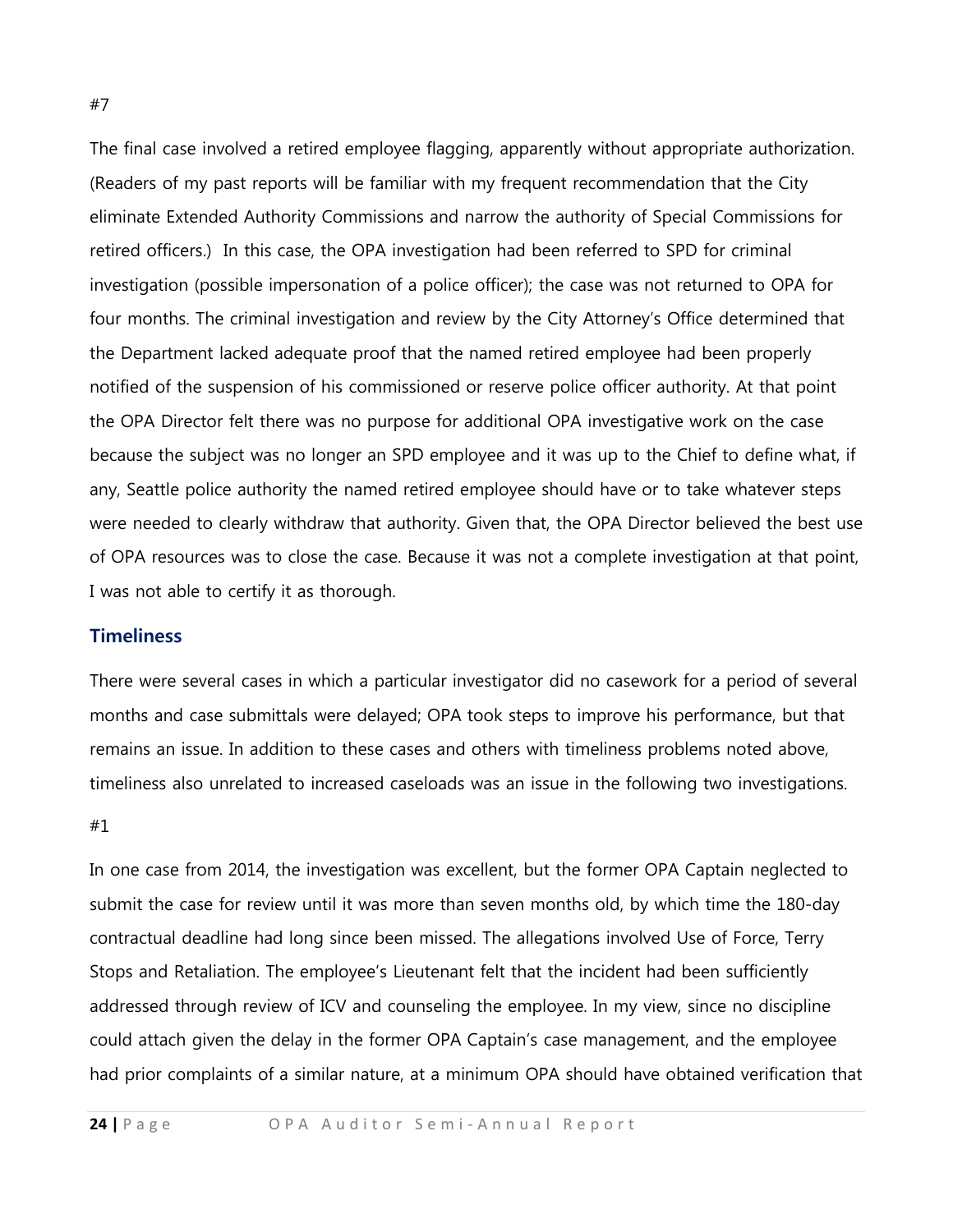the Lieutenant documented the counseling of the named employee as required, and that the counseling addressed an additional allegation of a similar nature involving this employee that had been handled as a Supervisor Action instead of an investigation. The OPA Director did not recommend any sustained findings; he recommended a Training Referral on the issue of providing identification when making a Terry Stop.

#### #2

This case was submitted for review with only days left on the 180-day contractual deadline because the OPA investigator who was assigned the case did not begin work on it for nearly four months. It had also been delayed by a less than timely referral to OPA by the SWAT supervisors who were made aware of the incident and determined they should conduct some initial inquiry prior to referring the case to OPA. The investigation resulted in sustained findings and discipline.

# **Additional Investigation Requested or Considered**

### #1

I requested additional investigative steps in a case where the named employee was alleged to have behaved in an intimidating manner to the complainant's family, related to the employee's views about his daughter's role on her high school basketball team. The named employee articulated in his interview that his rationale for his actions was that he was concerned for his safety because the complainant and her family were following him. There were no follow-up questions by OPA as to, even if this were true, how the named employee intended to enhance his safety by parking and sitting in front of the complainant's home; whether he informed his supervisor he was concerned for his safety; or the appropriateness of his use of a Departmentissued vehicle for the purpose of following this family and parking in front of their home. Since the husband and wife were interviewed prior to the named employee's interview, it would have been a good investigative step for the OPA investigator to conduct a brief follow-up interview with each of them after the named employee made this assertion in his OPA interview to confirm on the record whether or not they behaved as asserted by the employee. I also asked OPA to follow-up with the witness who stated in her interview that the complainant's daughter had texted the witness about the named employee following them home from a meeting. (The OPA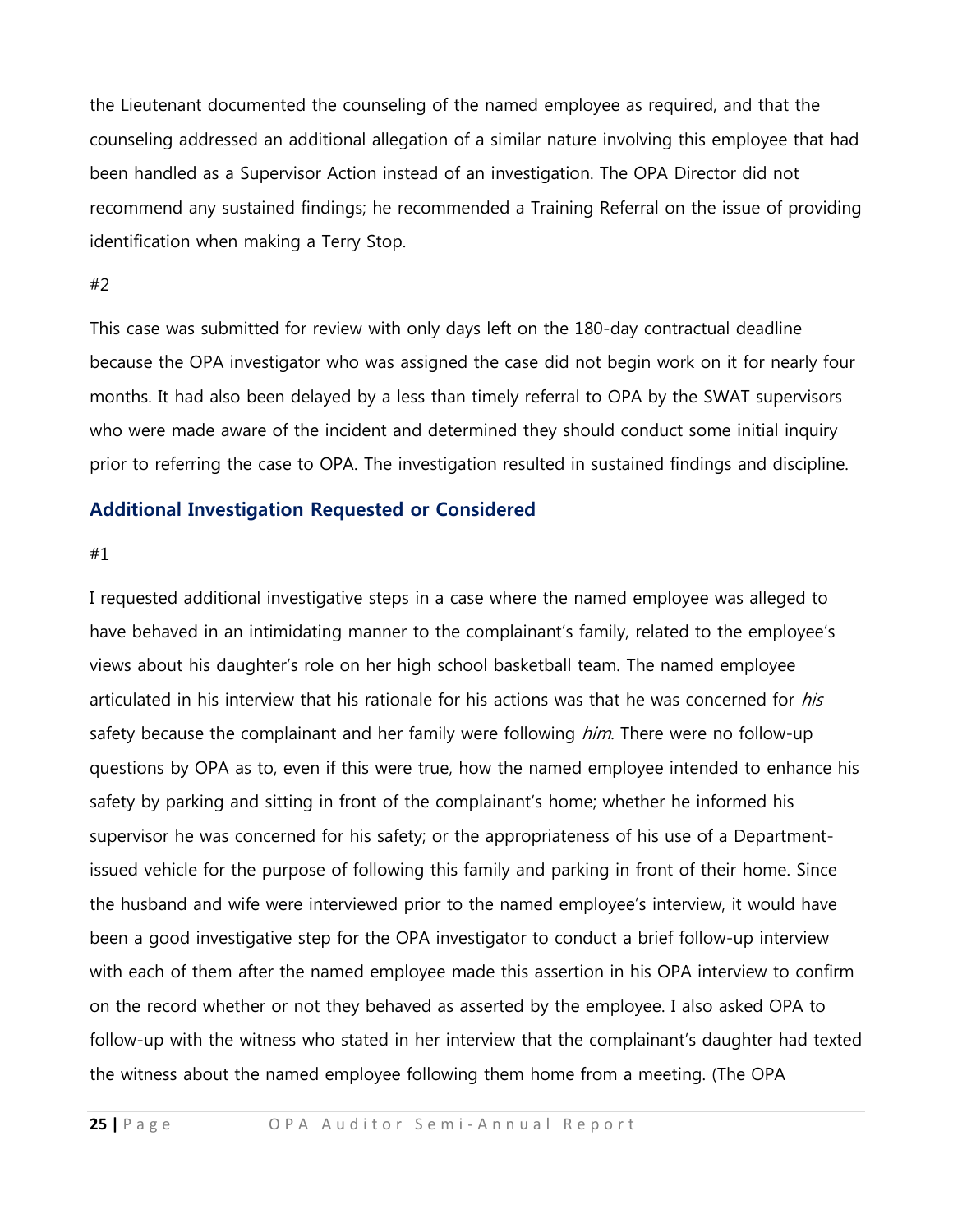investigator referenced the text in his interview of the named employee, but did not obtain the text.) Additionally, the complainant stated in her OPA interview that she had asked her daughter to take a photo of the named employee's vehicle (from which she obtained a license plate) and OPA had not asked the complainant for that; I asked OPA to obtain both for inclusion as exhibits in the case file. Because OPA submitted the case for my review with only 17 days left in the 180 day contractual deadline, they felt there was not sufficient time to do that follow-up and still ensure a disciplinary meeting was held in time for the preliminary disciplinary notice to be served on the named employee in the required timeframe.

#### #2

In a case where the complaint arose from an incident that occurred in 2003, I did not request that additional investigation be conducted, due to the limitations of the collective bargaining agreement for cases older than three years. The complainant had written in an email to OPA during the intake process that she was represented by a public defender who "also knew of her (the named employee's) reputation". While OPA followed up with private counsel who initially handled the criminal case in 2003, there was no indication in the record that OPA asked the complainant if she could provide the name of the public defender or the name of the public defense agency who apparently took over the case from private counsel, to see if either had any additional relevant information.

Additionally, in her OPA interview, the named employee was asked if she had any recollection of the incident:

OPA: Okay. So she's saying that that is a lie, she was never in the car. And she's stating that you actually threw her down when she was handcuffed on the ground  $\overline{s}$  bard, causing her to hit her head, convulse, and defecate herself. Do you have any recollection of anyone in your custody doing that?

NE: No.

OPA: Okay. Is it possible—not that it's possible, but is it, does this incident at all spark *any* memory? NE: No, not at all.

OPA: Okay.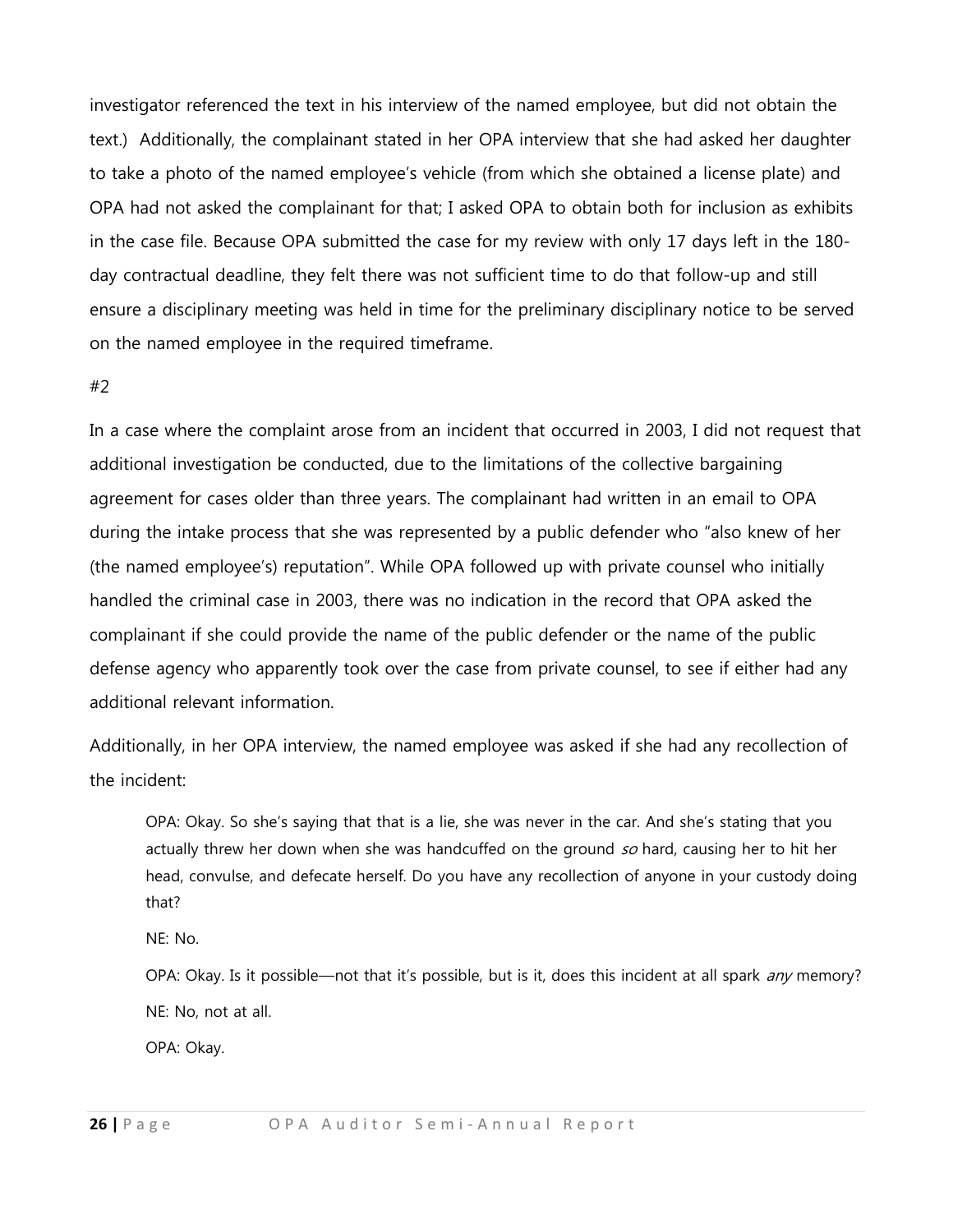NE: I can tell you the only person I ever remember when I was in DUI Squad, I, I remember only one person in my whole time in the DUI Squad defecating, and it, it's something that you don't forget, to be honest with you.

OPA: Okay.

NE: So I can, I can say if she had defecated her pants, I would have remembered, 'cause it's…

OPA: Memorable.

NE: …it stands out.

Given that the accuracy of the incident report was the underlying issue in this case, and the named employee had written in her incident report that the complainant, after being placed in the back of the patrol car, lunged at the named employee when she opened the patrol car door and that the complainant "had defecated and urinated in her pants", OPA should have followed up on this inconsistency.

# #3

In a case where I noted that it would have been better practice for OPA to interview another witness, because the other evidence later gathered during the investigation was sufficient to reach a clear determination of outcome, I did not request further action be taken. The case involved a complainant with mental illness who had stated in his intake interview that in addition to his children, friends were walking with him during one of his interactions with the named employee. OPA did not attempt to obtain their names and contact information during intake or the investigation in order to interview them. While I did not request that further investigative steps be taken, I did request that OPA discuss the importance of following up whenever a complainant or witness mentions the presence of another possible witness.

# #4

In a case where a traffic officer was alleged to have let a friend off with a warning while citing other drivers, the named employee acknowledged that the favorable treatment had occurred but he did not feel it was inappropriate. The allegation was sustained. I thought OPA should have further inquired of the named employee as to whether there were other instances in which he based traffic enforcement or other law enforcement decisions on personal relationships.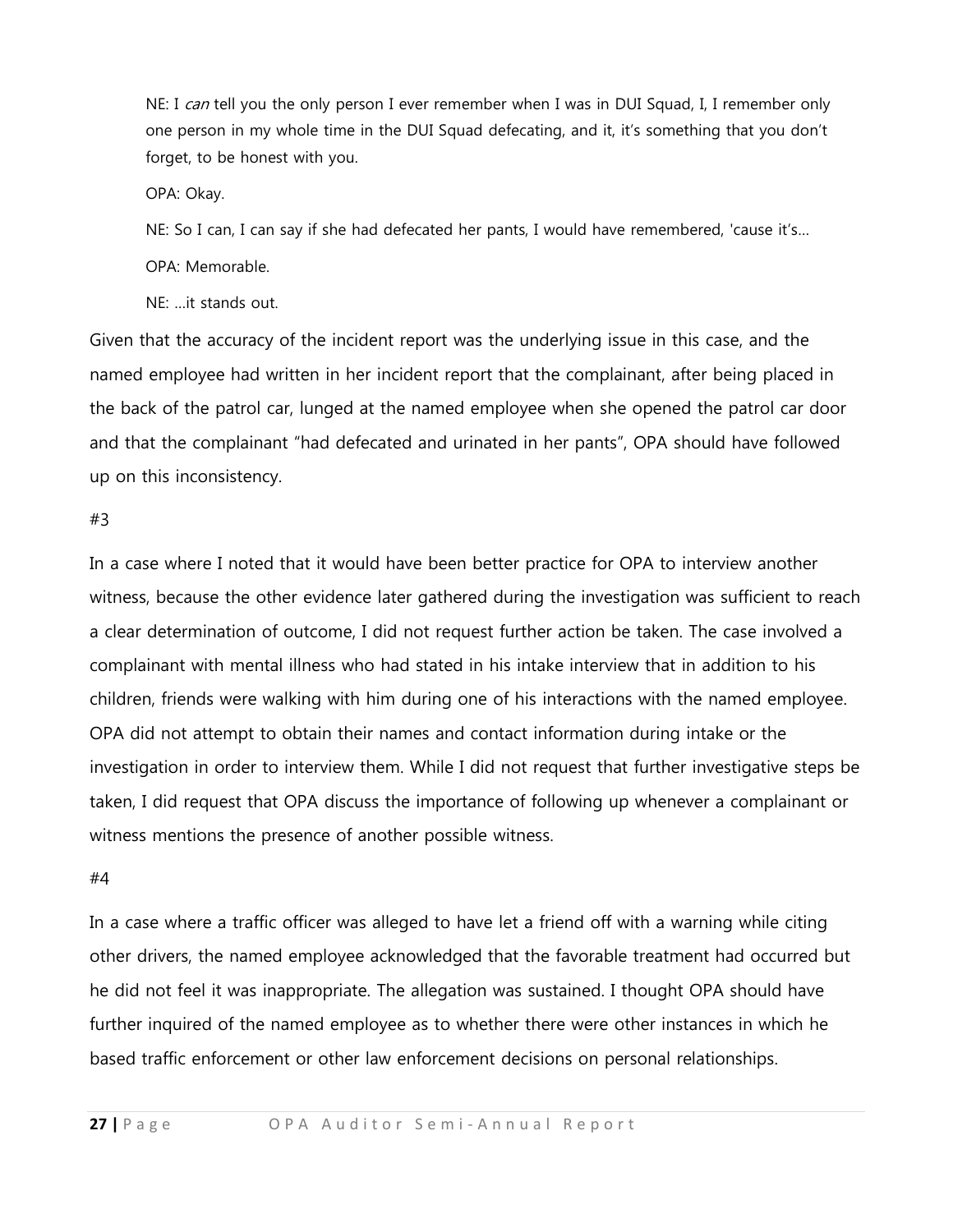In an investigation where a named employee had multiple allegations across different cases, the OPA investigator had done an excellent job. There was one thread of questioning though where during the named employee's second interview, he was asked if he recalled the special order the Department had issued. He stated that he did not recall it; then in response to the OPA Investigator's follow-up questions, stated he did not regularly check his email and had no idea that he was ever required to check his email. This was in clear violation of SPD policy, since so many directives and orders are communicated via email. Although minor, I asked OPA to add an allegation to address the violation, which they did through a separate case.

#### **Other Cases of Interest**

#### #1

A case which could provide a useful example for Bias-Free Policing training involved an African American male who went to OPA to file a complaint because he felt his interaction with officers was not as it might have been had he not been African American. The incident occurred as he was picking up his grandson from daycare. He backed up, his car's tire went into a ditch, and he could not get the vehicle out. He called AAA for assistance. While waiting, two officers were dispatched to that location based on a call from a nearby security guard who reported him as a possible drunk driver. The officers noted he had red eyes and his speech was somewhat slurred. He said he had not consumed any alcohol for a year and a half, he had cataracts as well as a bad hip, and his slurring was due to medication. When the officer asked him to do the field sobriety tests, he said he didn't think he could because of his hip. He said the officer told him he did not have to do it if he did not want to, making it sound like it was an option. He said he was then handcuffed when he told the officer he could not walk the line and the officer told the AAA driver he could leave because the officers were going to impound his car. The complainant emphasized to OPA that he was not refusing the field sobriety tests, just that walking a straight line was difficult due to his hip problems. He said he told the officers about his grandson inside the daycare and that he was not supposed to remain there after hours. The officer asked if there was anyone else who could pick the child up, but there was not. The officers transported him to the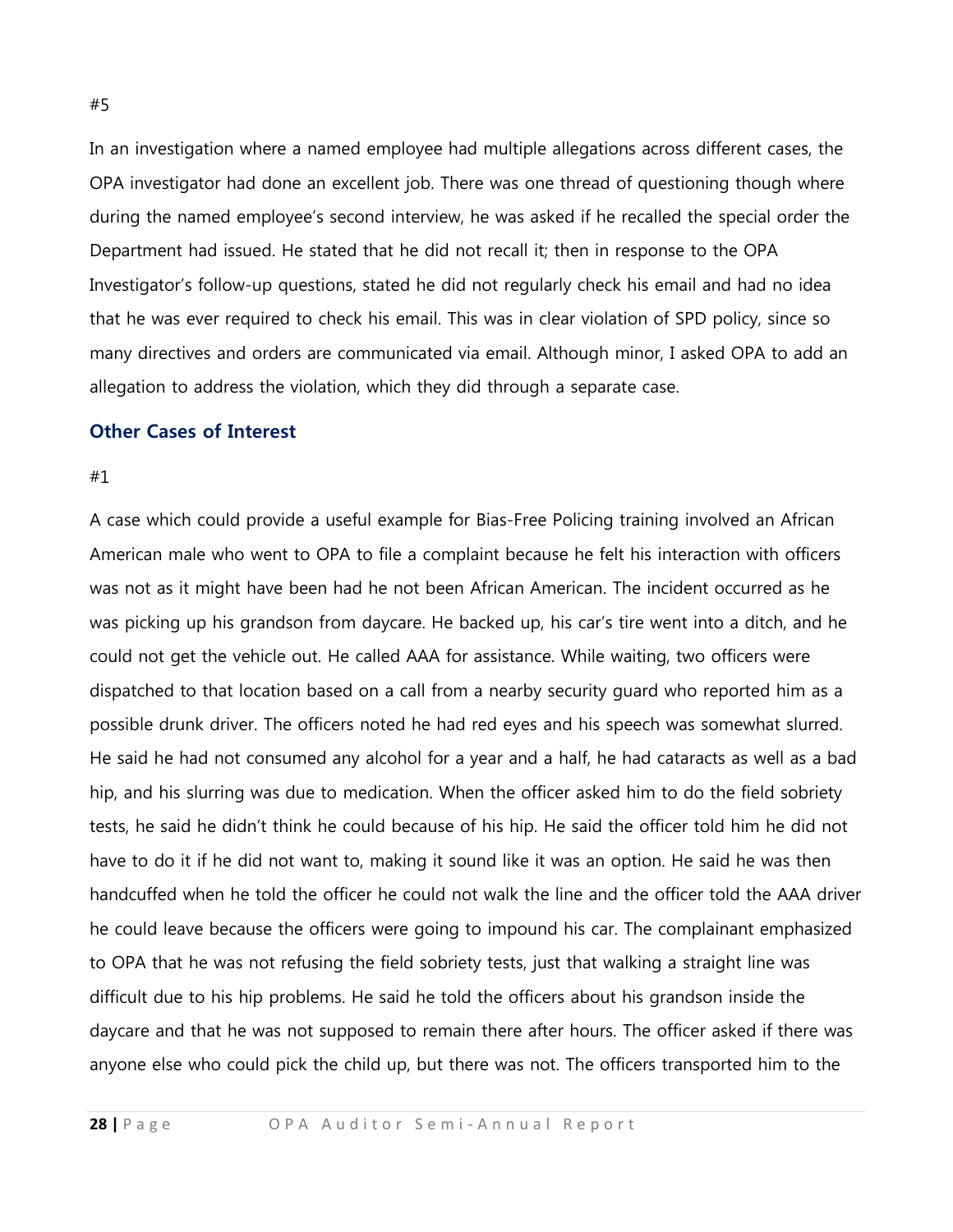precinct where he blew a .00. Then he was driven to the tow lot to retrieve his car, for which he had to pay \$175.00, along with having to pay for the extra time his grandson was in daycare. The ICV did not indicate the officer told the complainant he would be subject to arrest if he did not perform field sobriety tests; but instead said "you don't have to take the test if you don't want to." The complainant felt that if he had not been African American, his medical issues might have been perceived differently. The OPA investigation was thorough, and the officers stressed they treated the complainant as they would any driver with those indications of possible DUI, given the mandatory obligations with regard to DUI enforcement. Nonetheless, the investigative process did not really answer the question as to whether they had the discretion to take into account his medical issues in a different way and effect a result that would not have resulted in a financial hardship for him. The process did not lead to a better understanding of the unintended consequences of various police actions, or the importance of questioning assumptions, and of listening and problem-solving where possible.

#### #2

Another case involved an African American driver and passenger who felt their interaction with officers was not as it might have been had they not been African American. This interaction occurred while they were parked in a disabled space in the parking lot of a 7-11, and revolved around their failure to display a disabled parking placard. The officers were walking into the 7-11 to get a beverage when they made reference to the lack of placard to the driver, so there was no In-Car Video. Before the OPA complaint, the driver had contacted the precinct directly; the officers' supervisor had then spoken with him and the officers. During his OPA intake interview the complainant mentioned that the 7-11 would have video, but there was no indication in the case file that OPA had then taken any steps to obtain the video. Because the named employee and witness employee in their OPA interviews and discussion with their supervisor independently verified that the interaction with the complainant and his passenger occurred as described, and what remained at issue is what specifically was said, at that point the 7-11 video [with no audio] would not have probative value, so I did not request any follow-up. The named employee and witness employee were also not asked by OPA if they should have documented the interaction with the complainant and his passenger and the SPD supervisor was not asked by OPA if he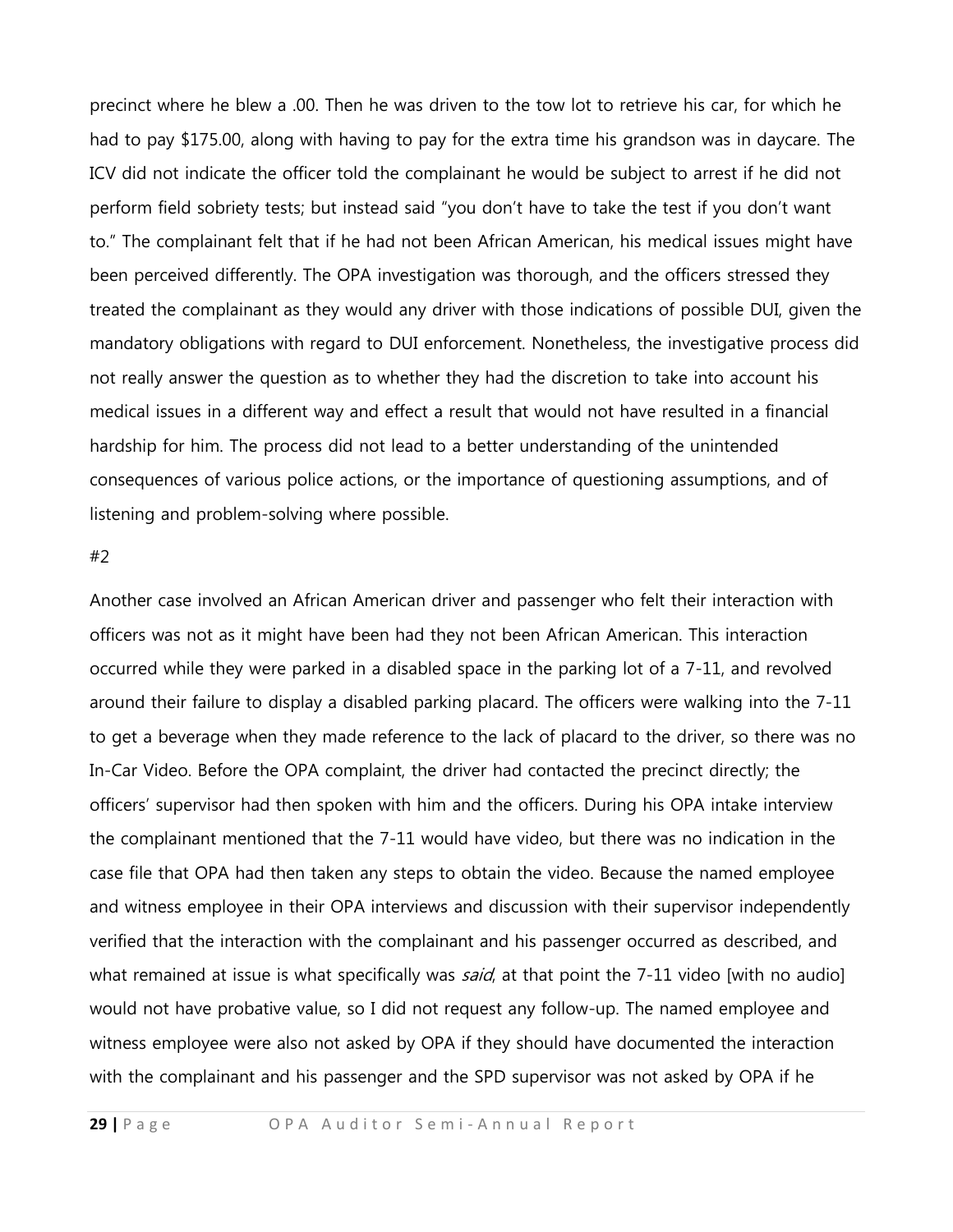documented his counseling of the officers as required, nor was he asked to provide OPA a copy of the documentation. Also problematic in this case was that no investigative steps were taken from December until March, a period of more than three months. The differing perspectives of the driver and passenger as opposed to that of the officers might make for another useful training example.

#### #3

In a case where I would have reached a different conclusion, the named employees were dispatched to a call of trespass at a restaurant. A witness had identified the subject as the individual causing the disturbance in the business and refusing to leave. The witness said he told one officer that the subject had pushed an employee and called him a "faggot". The witness stated the subject also said, "he was going to beat everyone up [those in the business] and kill them because they were a bunch of faggots and bitches." The officer stated he spoke to witnesses, and no one else mentioned the remark. That officer returned to the patrol vehicle and placed the subject under arrest for misdemeanor assault, not Malicious Harassment. The second officer conducted a search of the subject and placed him in the patrol vehicle. The second officer told OPA that while en route to the precinct with the subject, the first officer stated the incident was just an assault and there was no Malicious Harassment.

In addition to the concerns noted by the OPA investigator as to how the two officers conducted their investigation, there was also nothing in the General Offense Report or other documentation indicating that either officer or the Sergeant looked for or inquired about restaurant or private video. The restaurant manager stated in his OPA interview and in his written statement that he told officers the restaurant had a video. The officers, in response to a question from the OPA investigator on this point, stated in their interviews that no one mentioned the restaurant video. There should have been a follow-up question as to whether the officers independently looked for video, regardless of whether someone mentioned it to them, and whether the supervising Sergeant made sure those steps had been taken. Neither named employee had requested that a supervisor respond to the scene, and they did not inform the supervisor of the allegation of Malicious Harassment during screening of the arrest [the incident was screened by the second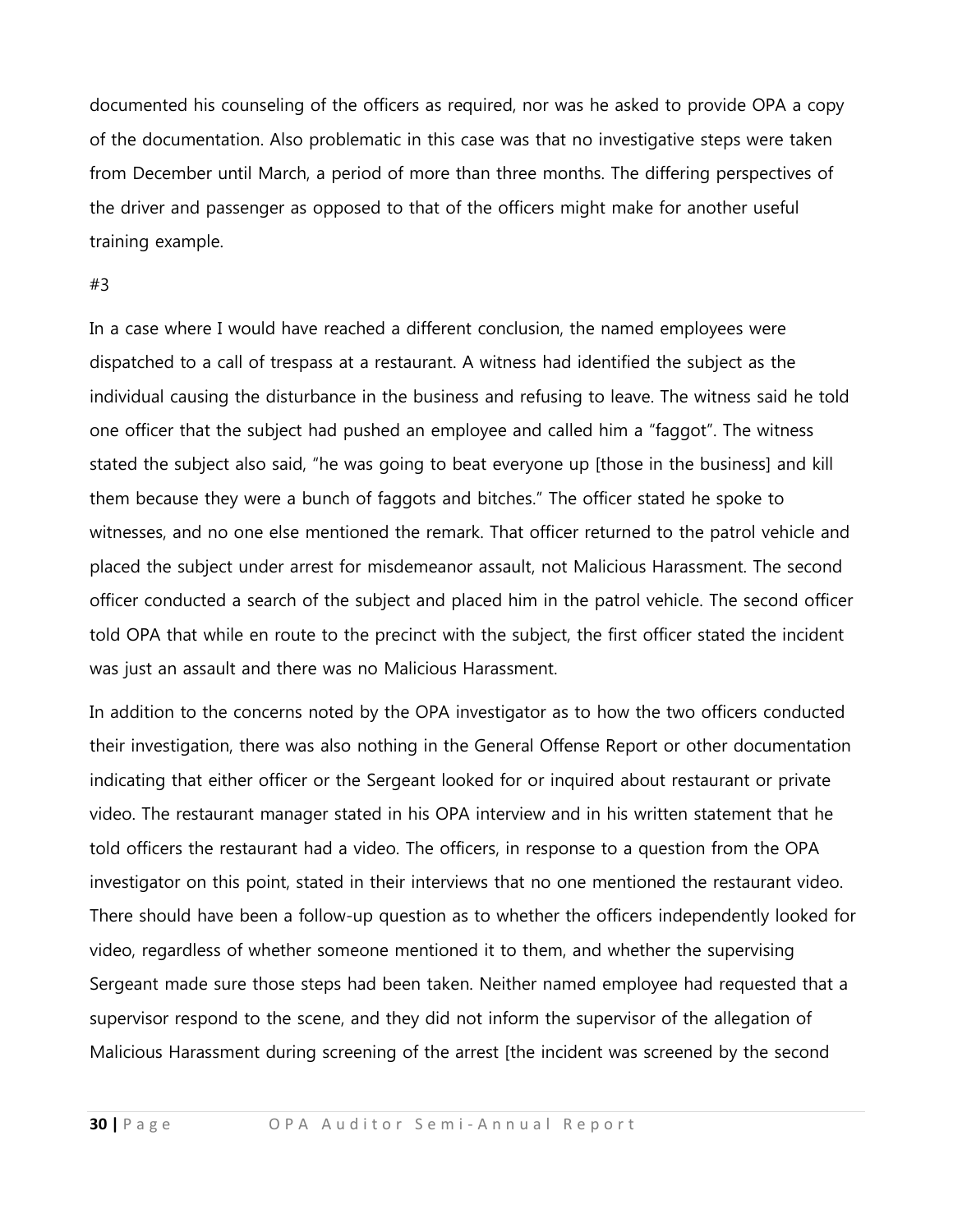officer, but the first officer was also at the precinct]. The OPA Director recommended a finding of Training Referral regarding the policy as to when allegations of Malicious Harassment are made.

#### #4

Lastly, in a case I reviewed at the beginning of 2015, involving the purchase and possession of illegal steroids to which the employee admitted and the King County Prosecutor provided transactional immunity, I felt the case also presented two other possible policy violations which could have been addressed - whether the employee complied with employment requirements and Departmental policy on truthfulness and completeness of information and Departmental policy limiting use or possession of controlled substances to those directed by a medical authority or per duty requirements – and that OPA should have required the employee to produce all relevant medical or pharmaceutical records.

The Prosecutor/King County Sheriff's Office's (KCSO) partial transcript of the named employee's interview suggested that a prima facie case had been established with regard to dishonesty. The named employee only changed his statement during his interview with the Prosecutor's Office after he was confronted with evidence, such as text messages, that the KCSO had already gathered and was told the Prosecutor intended to subpoena him to testify. The named employee also admitted in his first OPA interview that he had initially been dishonest in the KCSO/Prosecutor interview. Based on this, in my view, OPA could have alleged dishonesty in addition to violations of law. Then the named employee in his OPA interview made a number of other statements that appeared to conflict with the KCSO statement or did not appear to be completely accurate or consistent, that the violations of law were somehow mitigated by a defense of medical necessary and prescribed use of steroids. His answers then raised the issue as to whether OPA needed to address a possible honesty violation focused on his statements made as part of the administrative investigation.

The named employee offered no witnesses or other evidence and could not clearly articulate specific information asked of him by the OPA investigator. The Prosecutor's transactional immunity agreement foreclosed OPA from obtaining the named employee's complete testimony in the criminal matter that might have helped corroborate his assertions. Thus, when OPA asked the named employee to produce relevant medical records or to allow OPA to contact his medical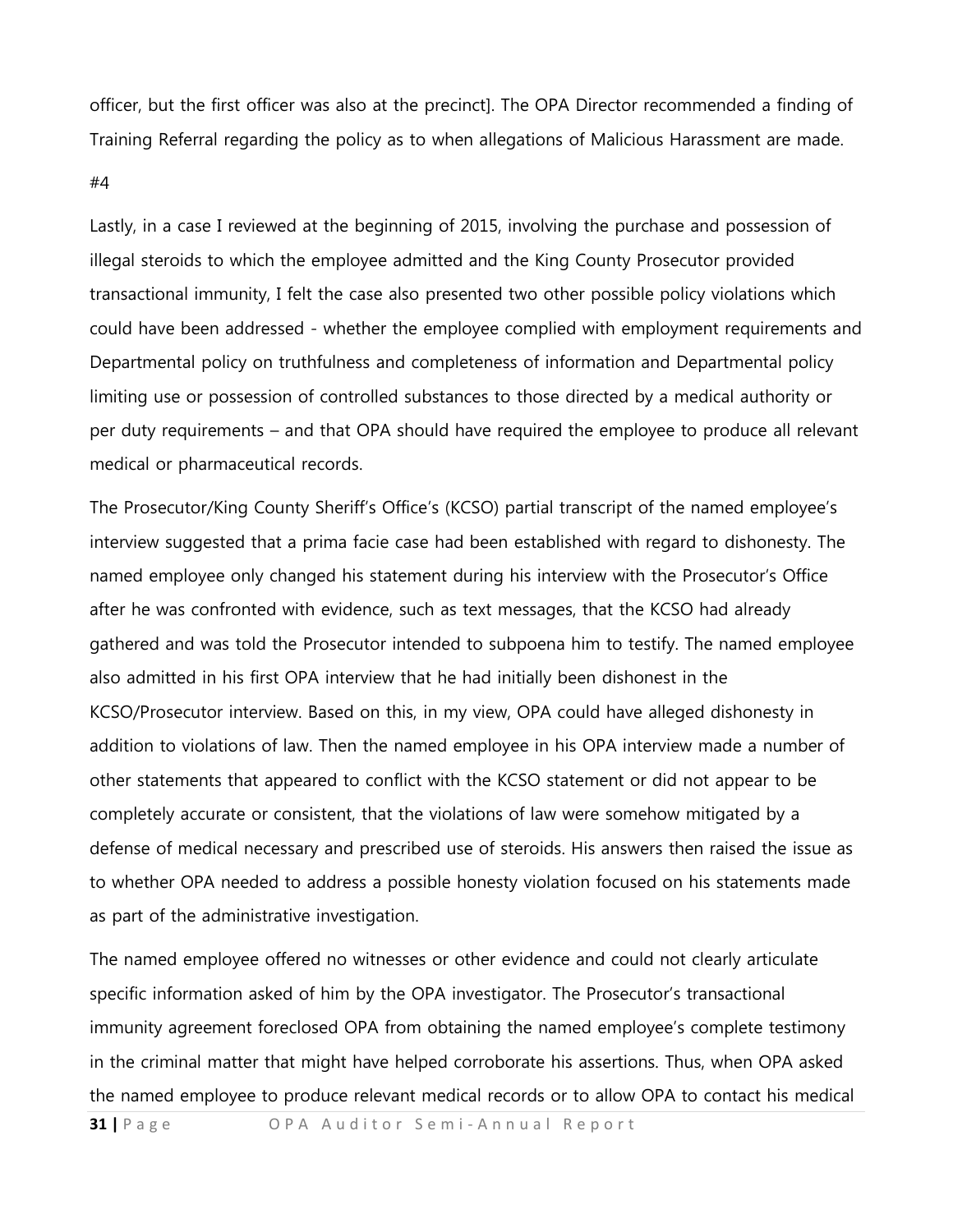professional or pharmacies, it was not for the purpose of embarrassment or needlessly requesting information OPA already had through other evidence, but was solely for the purpose of trying to address the defense the named employee had himself raised.

The union, on behalf of the named employee, argued that OPA's request was an inappropriate invasion of the named employee's privacy rights. In response, OPA agreed to a limited disclosure by the named employee of whatever records he was willing to produce that could be viewed by the investigator, but would not be retained in the investigative file. The named employee then submitted certain partial records. After reviewing them, OPA interviewed him again in an effort to clarify his previous answers in order to understand why or how his asserted explanations were material. After that interview the named employee's statements were still inconsistent and did not appear to be forthright, so OPA interviewed him a third time.

Because the named employee did not produce comprehensive, relevant records or authorize OPA to contact his medical professional or pharmacies, OPA was unable to thoroughly address a possible violation with regard to honesty.

This raised several concerns. First, OPA's request for the medical or pharmaceutical records was not simply a fishing expedition. It was the employee's asserted defense and his conflicting statements that justified OPA's request for medical or pharmaceutical records. If the named employee's statements had been consistent and clear and/or there was corroborating evidence, one might find that the medical records were not essential and on balance production might not then be required. But that was clearly not the case here.

Second, his lack of honesty in the criminal matter also meant he may present Brady concerns.<sup>29</sup> Thus, the lack of honesty in the criminal case is directly related to the employee's ability to perform his job, meaning the named employee's professional duties *were* squarely at issue, even though his statements to the Prosecutor were made in his personal capacity.

<sup>29</sup> In 1963 the Supreme Court ruled in *Brady v. Maryland* that the defense has the right to examine all evidence that may be of an exculpatory nature. Under *Brady,* evidence affecting the credibility of the police officer as a witness may be exculpatory evidence and should be given to the defense during discovery.